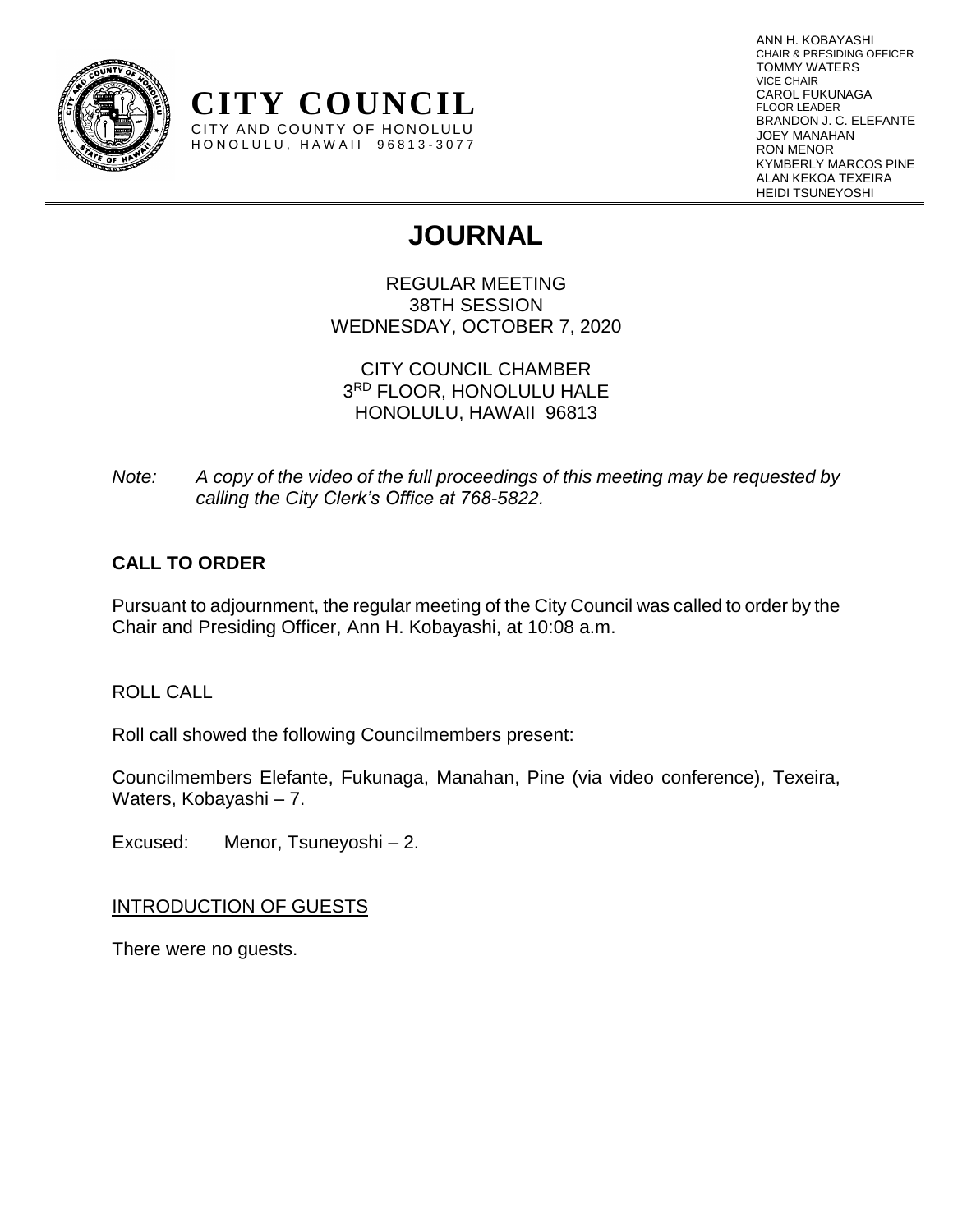# APPROVAL OF MINUTES

Councilmember Waters moved that the Minutes of the 34<sup>th</sup>, 35<sup>th</sup>, 36<sup>th</sup> and 37<sup>th</sup> Sessions be approved, subject to corrections by Councilmembers within 30 days. Seconded by Councilmember Fukunaga.

AYES: ELEFANTE, FUKUNAGA, MANAHAN, PINE, TEXEIRA, WATERS, KOBAYASHI – 7. NOES: None. ABSENT: MENOR, TSUNEYOSHI – 2.

The following individuals testified via video conference:

- 1. Victoria Anderson, President of Beach Environmental Awareness Campaign Hawaii (M-652) (Support Bill 72)
- 2. Keith Kurahashi, R.M. Towill (General comment on Bill 51 and Communication D-586)
- 3. Randy Diamond, General Manager, Aston Waikiki Beach Hotel (M-659) (Oppose Bill 80)
- 4. Michael Esquibil (Support Resolution 20-231)
- 5. Hawley Iona, Board President, Hawaii Habitat for Humanity Association (Support Resolution 20-231)
- 6. Joshua Hargrove, General Manager, Prince Waikiki Hotel and Hawaii Prince Golf Club (M-659) (Oppose Bill 80)
- 7. Glen Erickson, General Manager, Ala Moana Hotel (M-659) (Oppose Bill 80)
- 8. Lisa Bishop, Friends of Hanauma Bay (M-647) (Support Bill 44) and (M-662) (Support Resolution 20-233)
- 9. Kimi Ide-Foster (General comment on Resolution 20-231)
- 10. Richard Proctor, President, Rotary Club of Honolulu (Support Resolution 20-232)
- 11. Micah Munekata, Ulupono Initiative (Support Communication D-586)
- 12. Matthew Geyer, Faith Action Environmental Justice Task Force (M-658) (Support Communication D-586)
- 13. Charlene Richardson (Support Resolution 20-231)
- 14. Patrick Hange (M-643) (Support Resolution 20-231)
- 15. Chad Taniguchi (M-646) (Support Resolution 20-253)
- 16. Agnes Malate (M-670) (Support Resolution 20-231)
- 17. Amanda Eaken, Natural Resources Defense Council (M-658) (Support Communication D-586)
- 18. Natalie Iwasa (M-669) (General comment on Bill 47), (General comment on Bill 54), (M-650) (Oppose Bill 70), and (M-675) (Support Bill 71)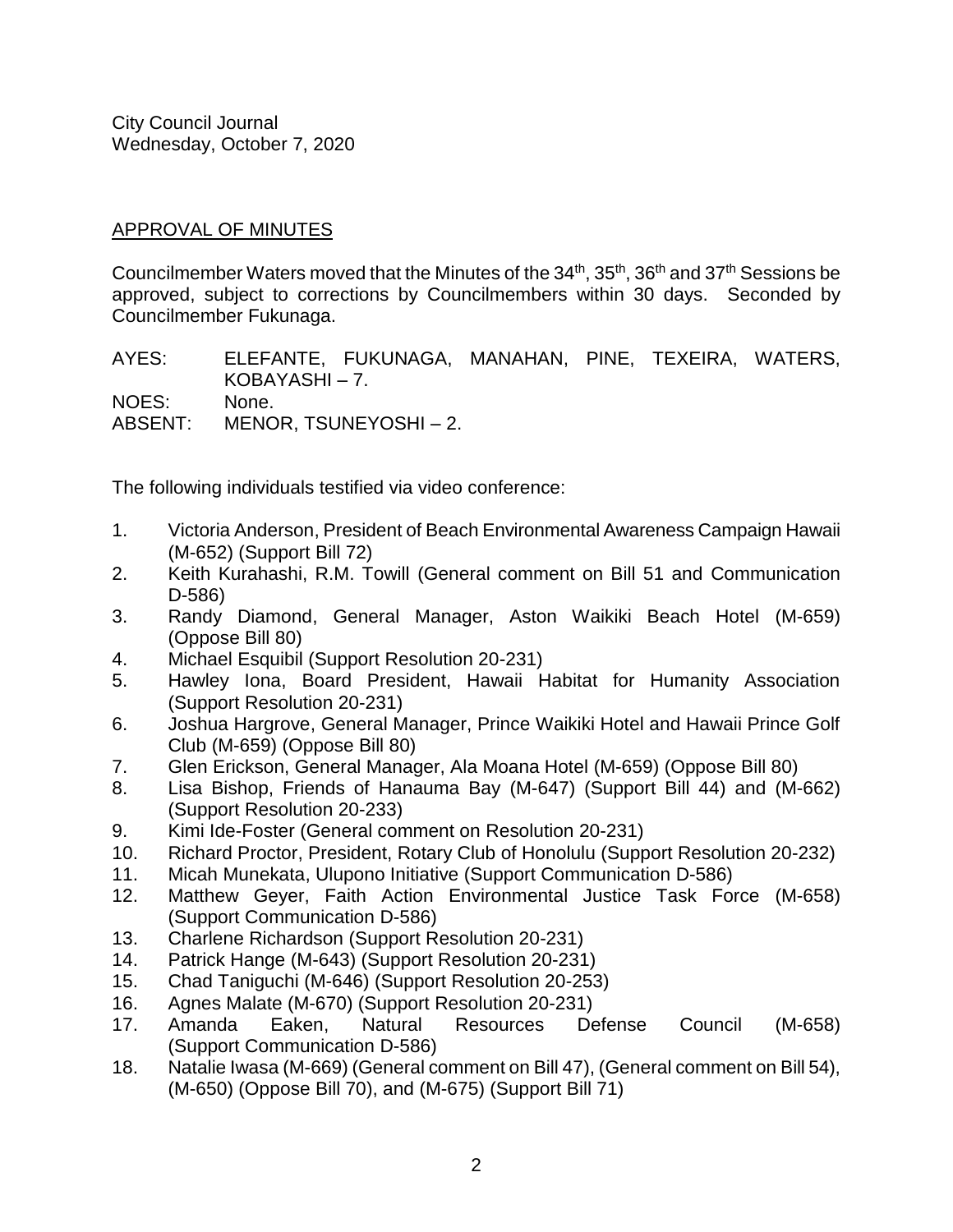- 19. Audrey Suga Nakagawa, Advocacy Director for American Association of Retired Persons Hawaii (Support Communication D-586)
- 20. Dr. DeWolfe Miller (Support Resolution 20-253)
- 21. Angela Keen, Co-Founder, Hawaii Quarantine Kapu Breakers (Support Resolution 20-253)
- 22. JoAnn Yukimura (M-646) (Support Resolution 20-253)
- 23. Rob Robinson, Vice President, Springboard Hospitality (M-659) (Oppose Bill 80)
- 24. Daniel Smith (Support Resolution 20-253)
- 25. Joe Wilson (M-661) (Oppose Bill 79)
- 26. Lauren Reichelt, Clean Transportation Director, Blue Planet Foundation (M-658) (Support Communication D-586)
- 27. Mel Rapozo (Support Resolution 20-253)
- 28. Kekoa McClellan, American Hotel and Lodging Association (M-682) (Oppose Bill 80)
- 29. Dyson Chee (M-658) (Support Communication D-586)
- 30. Chris Deuchar, Senior Director of Planning and Development, Kamehameha Schools (Support Bill 51)
- 31. Tracy Puana (M-679) (Support Bill 77) and (Support Bill 78)
- 32. Mialisa Otis (M-654) (Support Bill 77)
- 33. Suzanne Frazer (M-652) (Support Bill 72)
- 34. Dean Otsuki (M-652) (Support Bill 72)
- 35. Cara Flores (M-646) (Support Resolution 20-253)
- 36. David Nakashima (M-666) (Support Resolution 20-145, CD1, FD1)
- 37. Kukana Kama-Toth, Vice Chair, Waimanalo Neighborhood Board and Member of Na Kua'aina O Waimanalo (M-679) (Support Bill 77)
- 38. Major Mike Lambert, Honolulu Police Department (General comment on Bills 68 and 74)
- 39. Soo Takiguchi, Assistant Director, Faith Action for Community Equity (Support Communication D-586)
- 40. Lauren Ballesteros-Watanabe, Program Manager, Sierra Club Oahu Group (Support Communication D-586)
- 41. Melissa Bow, Owner, Via Gelato, President, Kaimuki Business and Professional Association (M-646) (Support Resolution 20-253)
- 42. Winston Welch (Support Bills 68, 72, 73, 74 and Resolution 20-253, General comment on Bills 70 and 78)
- 43. Glenn Hayashi, Honolulu Police Department (General comment on Bill 73)
- 44. Kathy Sokugawa, Acting Director, Department of Planning and Permitting (Support Communication D-586)
- 45. Kapua Medeiros (M-679) (Support Bill 77) and (M-680) (Support Bill 78)
- 46. Ryan Kobayashi, Hawaii Laborers Union (Support Bill 51) and (M-673) (General comment on Bill 68)
- 47. Captain Brian Lynch, Honolulu Police Department (Support Bill 77)
- 48. Joseph O'Neal (Support Bill 77)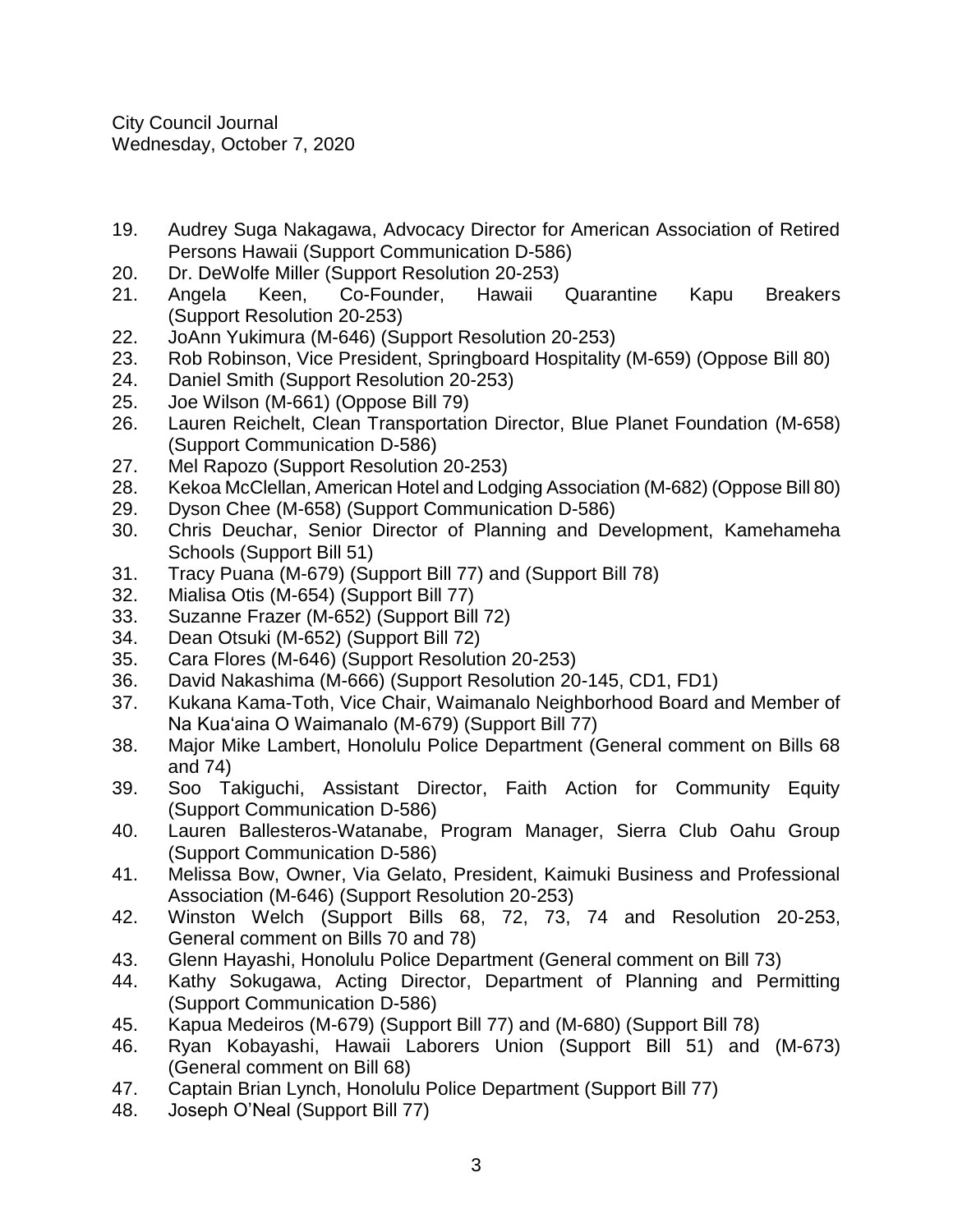- 49. Lynn Otaguro (M-646) (Support Resolution 20-253)
- 50. Ikaika Hussey, Local 5 (M-682) (General comment on Bill 80)
- 51. Jared Higashi, Vice President of Government and Communities Affairs, Hawaii Lodging and Tourism Association (Oppose Bill 80)
- 52. John Kawamoto (Support Communication D-586)
- 53. Steve O'Neal (M-689) (Support Resolution 20-253)
- 54. Choon James (Oppose Bill 79)
- 55. Lee Evslin (M-689) (Support Resolution 20-253)
- 56. Kalani Kalima (M-679) (Support Bill 77)
- 57. Nani Be (Support Resolution 20-253)

# **RECESS/RECONVENE**

At 12:55 p.m., the Chair called for a recess as noted on the agenda. With 6 members present (Excused: Fukunaga, Pine, Tsuneyoshi – 3), the Chair reconvened the meeting at 1:48 p.m.

# **ORDER OF THE DAY**

#### **PUBLIC HEARING/RESOLUTION** RESOLUTION 20-240

RESOLUTION RELATING TO THE REAPPOINTMENT OF BRYAN P. ANDAYA TO SERVE ON THE BOARD OF WATER SUPPLY OF THE CITY AND COUNTY OF HONOLULU.

There was no public testimony.

Councilmember Elefante noted for the record that he filed a Disclosure of Interest with the City Clerk's Office (CC-279).

Chair Kobayashi referred Resolution 20-240 to the Committee on Public Infrastructure, Technology and Sustainability for further consideration.

AYES: ELEFANTE, MANAHAN, MENOR, TEXEIRA, WATERS, KOBAYASHI – 6. NOES: None. ABSENT: FUKUNAGA, PINE, TSUNEYOSHI – 3.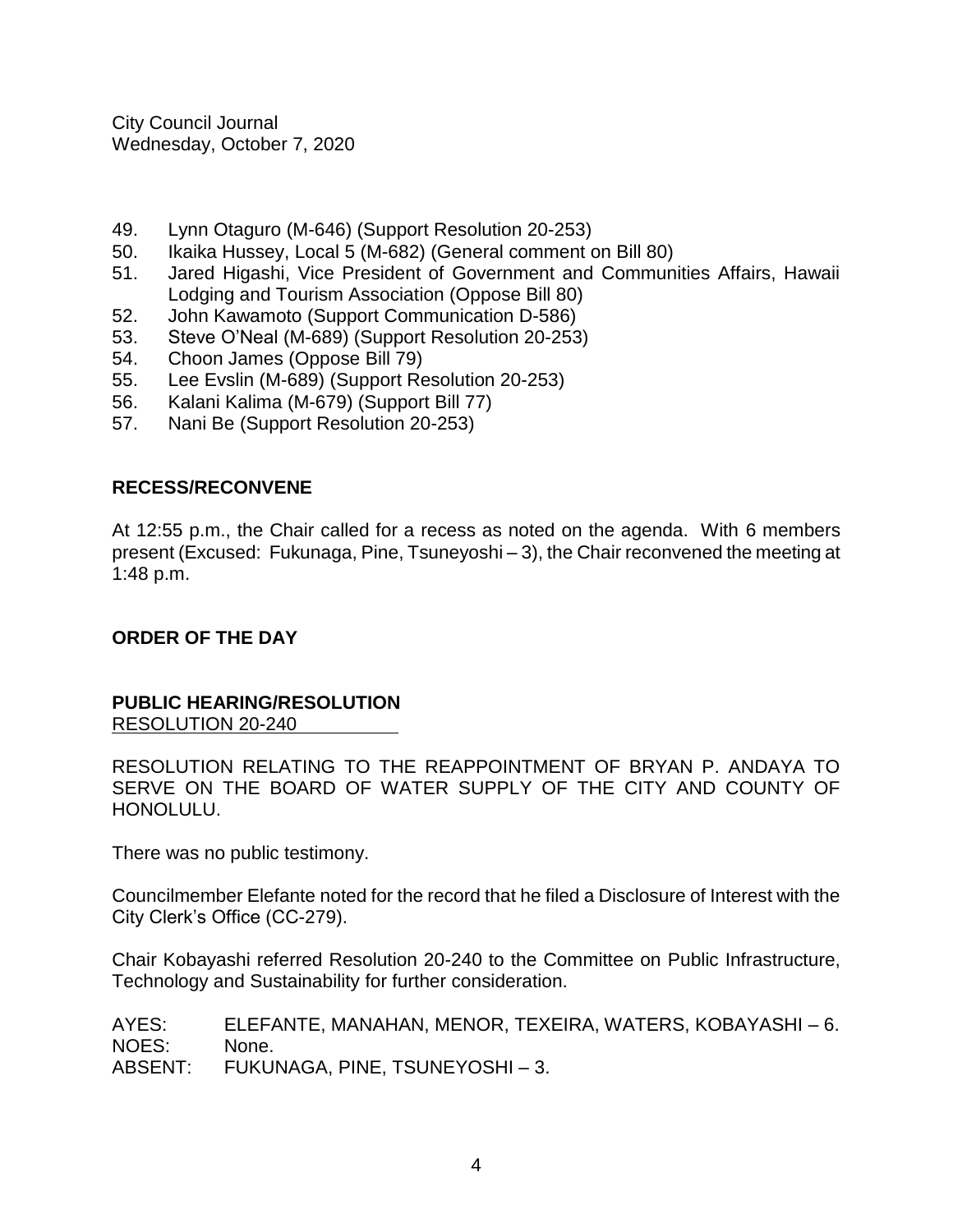Related communications:

| D-651 | Board of Water Supply          |
|-------|--------------------------------|
| M-677 | Testimony on Resolution 20-240 |

# **PUBLIC HEARING/RESOLUTION**

RESOLUTION 20-241

RESOLUTION CONFIRMING THE REAPPOINTMENT OF DR. CHARLES FLETCHER, III TO SERVE ON THE CLIMATE CHANGE COMMISSION OF THE CITY AND COUNTY OF HONOLULU.

There was no public testimony.

Chair Kobayashi referred Resolution 20-241 to the Committee on Public Infrastructure, Technology and Sustainability for further consideration.

AYES: ELEFANTE, MANAHAN, MENOR, TEXEIRA, WATERS, KOBAYASHI – 6. NOES: None. ABSENT: FUKUNAGA, PINE, TSUNEYOSHI – 3.

Related communications:

| D-655 | <b>Board of Water Supply</b>   |
|-------|--------------------------------|
| M-668 | Testimony on Resolution 20-241 |

# **ADOPTION**

RESOLUTION 20-201, CD1 – COMMITTEE REPORT 219

RESOLUTION CONFIRMING THE NOMINATION OF PAUL S. AOKI TO SERVE AS THE CORPORATION COUNSEL OF THE CITY AND COUNTY OF HONOLULU.

Councilmember Menor moved that Committee Report 219 and Resolution 20-201 as amended to CD1, be adopted. Seconded by Councilmember Waters.

There was no public testimony.

Councilmember Menor thanked Mr. Aoki for his willingness to serve in this very important position.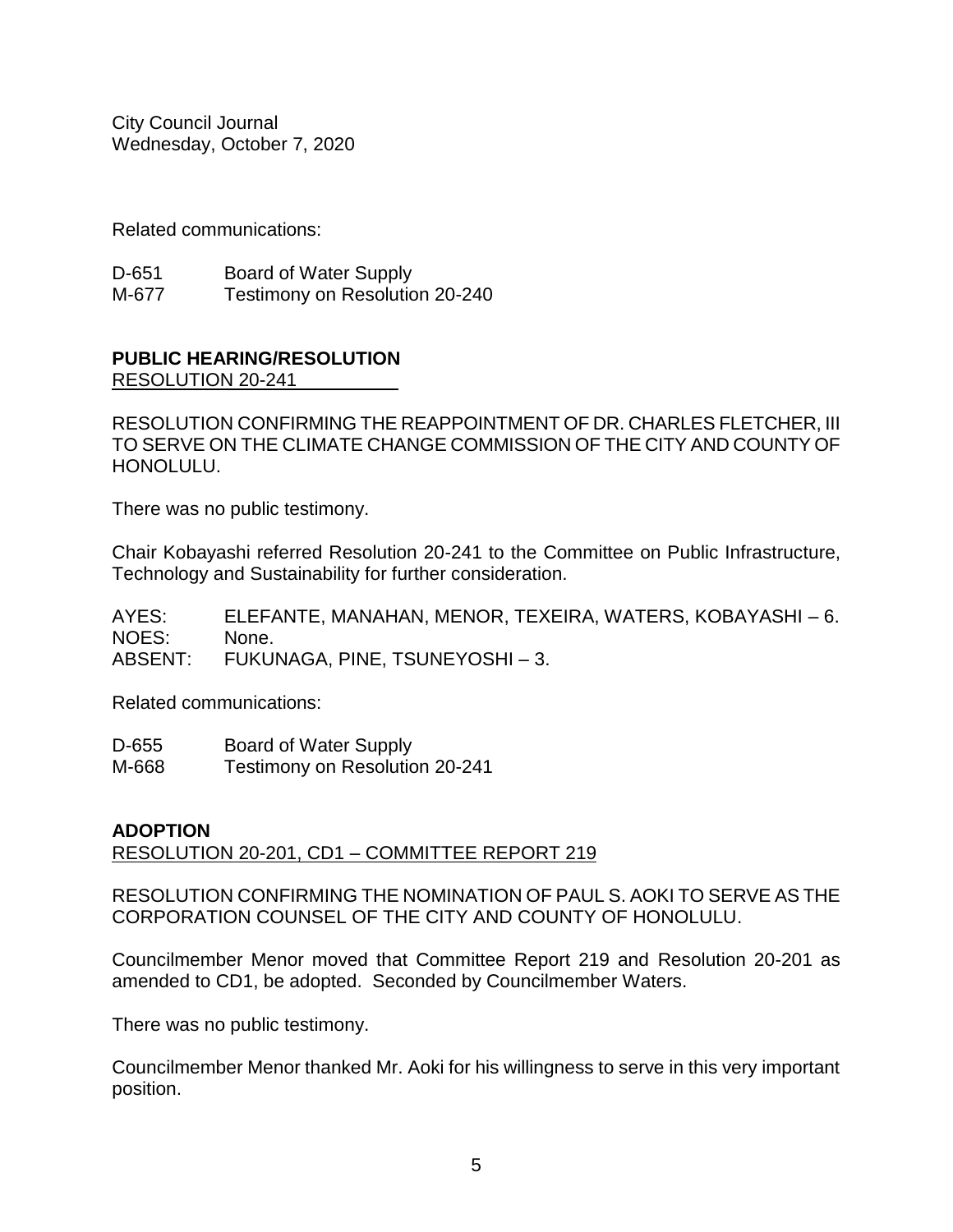Committee Report 219 and Resolution 20-201, CD1, as amended were adopted.

AYES: ELEFANTE, MANAHAN, MENOR, TEXEIRA, WATERS, KOBAYASHI – 6. NOES: None. ABSENT: FUKUNAGA, PINE, TSUNEYOSHI – 3.

Related communication:

D-652 Board of Water Supply

### **PUBLIC HEARING/SECOND READING** BILL 17 – COMMITTEE REPORT 224

A BILL FOR AN ORDINANCE RELATING TO REAL PROPERTY TAXATION.

Councilmember Manahan moved that Committee Report 224 be adopted and Bill 17 pass second reading. Seconded by Councilmember Elefante.

There was no public testimony.

Committee Report 224 was adopted and Bill 17 passed second reading.

AYES: ELEFANTE, MANAHAN, MENOR, TEXEIRA, TSUNEYOSHI, WATERS, KOBAYASHI – 7. NOES: None. ABSENT: FUKUNAGA, PINE – 2.

#### **PUBLIC HEARING/SECOND READING** BILL 47, CD1 – COMMITTEE REPORT 233

A BILL FOR AN ORDINANCE RELATING TO CROSSWALKS.

Councilmember Elefante moved that Committee Report 233 be adopted and Bill 47 pass second reading, as amended to CD1. Seconded by Councilmember Manahan.

There was no public testimony.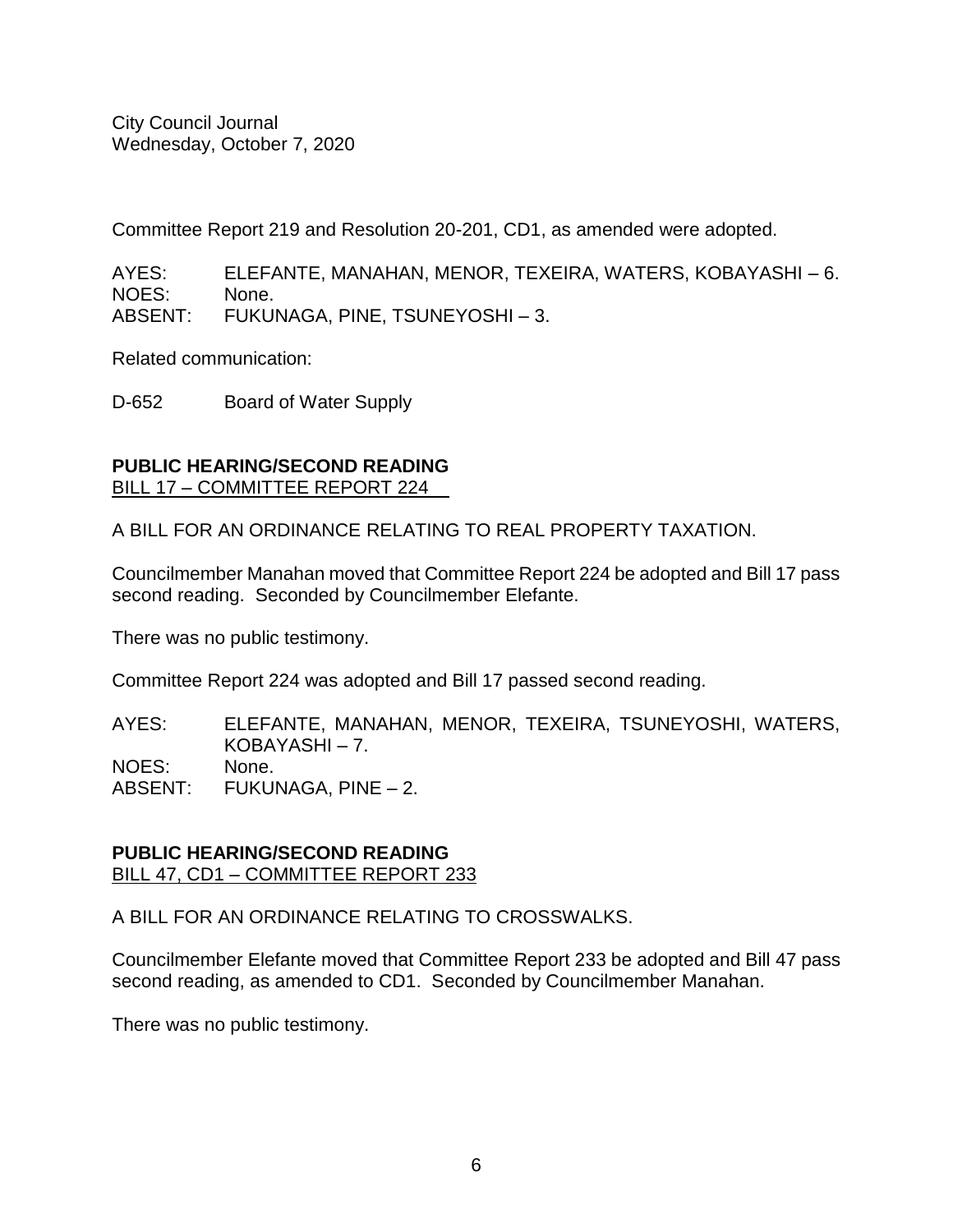Committee Report 233 was adopted and Bill 47, CD1 passed second reading, as amended.

AYES: ELEFANTE, MANAHAN, MENOR, TEXEIRA, TSUNEYOSHI, WATERS, KOBAYASHI – 7. NOES: None.

ABSENT: FUKUNAGA, PINE – 2.

Related communications:

| M-642 | Testimony on Bill 47, CD1 |
|-------|---------------------------|
| M-669 | Testimony on Bill 47, CD1 |

#### **PUBLIC HEARING/ADOPTION** COMMITTEE REPORT 232

RECOMMENDATIONS ON THE REVIEW AND EVALUATION OF THE GRANTS IN AID ADVISORY COMMISSION PURSUANT TO ORDINANCE 17-44.

Councilmember Manahan moved that Committee Report 232 be adopted. Seconded by Councilmember Elefante.

There was no public testimony.

Committee Report 232 was adopted.

AYES: ELEFANTE, MANAHAN, MENOR, TEXEIRA, TSUNEYOSHI, WATERS, KOBAYASHI – 7. NOES: None. ABSENT: FUKUNAGA, PINE – 2.

#### **PUBLIC HEARING/ADOPTION** RESOLUTION 20-231, CD1 – COMMITTEE REPORT 236

RESOLUTION AUTHORIZING THE MAYOR OR THE MAYOR'S DESIGNEE TO ENTER INTO A DEVELOPMENT AGREEMENT AND AN AGREEMENT OF SALE, BETWEEN THE CITY AND COUNTY OF HONOLULU AND SAVIO/HAWAII HABITAT VARONA VILLAGE LLC, FOR THE DISPOSITION OF CITY-OWNED REAL PROPERTY IDENTIFIED ON THE LAND COURT MAP AS LOT 18280-B, FOR THE REVITALIZATION OF VARONA VILLAGE, EWA, OAHU, HAWAII.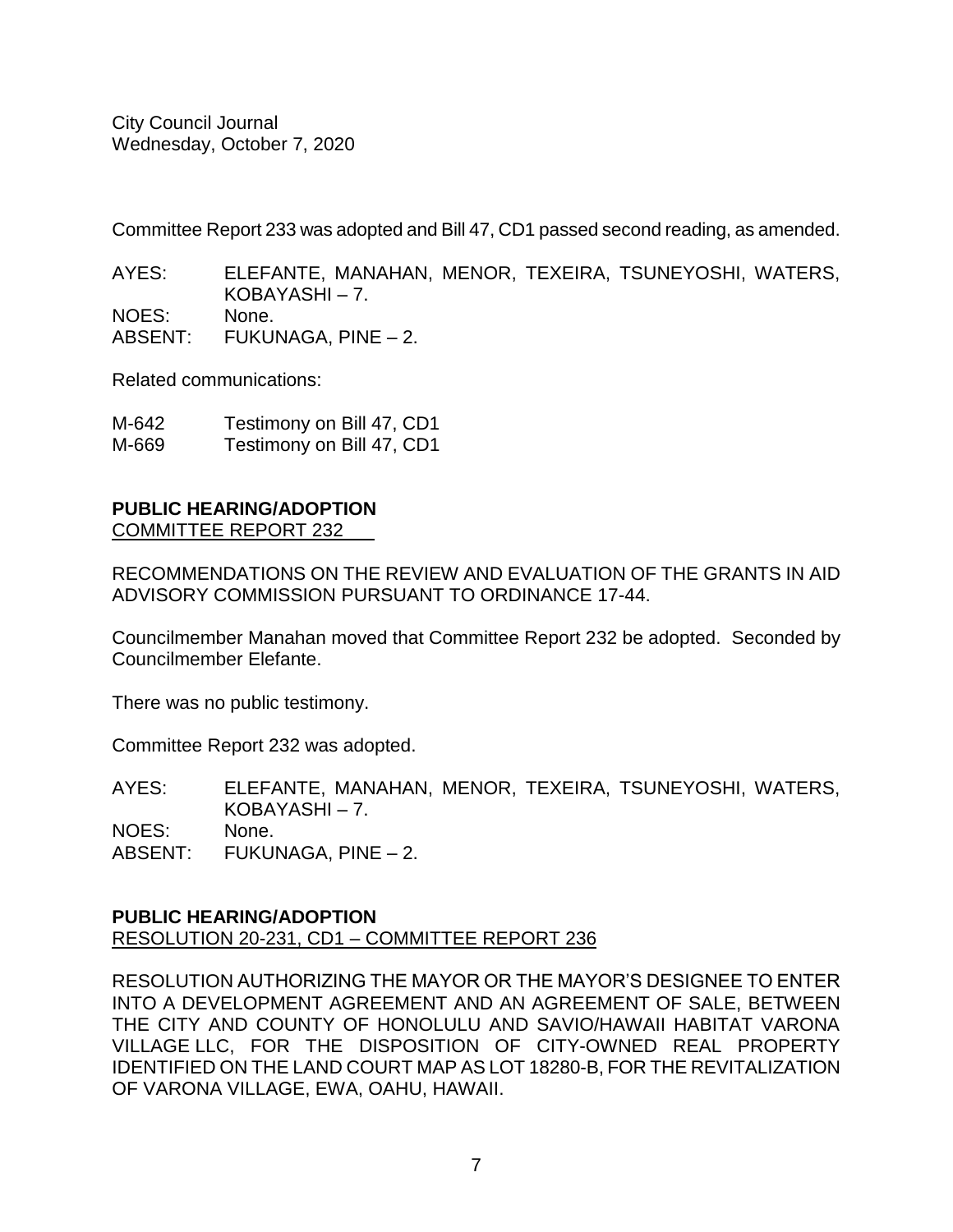Councilmember Menor moved that Committee Report 236 and Resolution 20-231 be adopted, as amended to CD1. Seconded by Councilmember Waters.

There was no public testimony.

In response to Councilmember Menor, Sandra Pfund, Director, Department of Land Management stated that:

- The City has worked for over a year to come up with a development agreement for the project. The Resolution is to get the Council's approval for a development agreement and an agreement of sale.
- The comment regarding a lack of communication was because of the procurement process and the inability to fully engage the community until the developer was selected.
- Savio and the Habitat for Humanity was selected and they are committed to work with the community to build a grassroots development.
- The City is proposing to do a condominium property regime (CPR) because the property is so large. If the City did a subdivision it would take many years for that process and it was decided that the CPR would be a practical way of starting the process.
- In phase one, where most of the homes are located, there is no municipal sewer lines. The homes will continue under the septic system but when phase two starts, the City will put in municipal lines and include phase one. In Fiscal Year 2021, the City Council budgeted \$2 million for improvements to Renton Road where the sewer line will be connected.
- Trash will is currently being picked up by the City and they hope to continue to provide that service to the community.
- The basic price for the lots for tenants of record will be between \$100,000 to \$200,000. In phase one, approximately 45 homes can be re-done.
- Regarding the concern that many tenants are older and may not be able to participate in the habitat for humanity development (i.e,. when the owner helps to do simple things like painting), the owner can get family members to assist. This is what they call sweat equity so the community and families can participate in simple labor duties to help bring down the cost to the owner.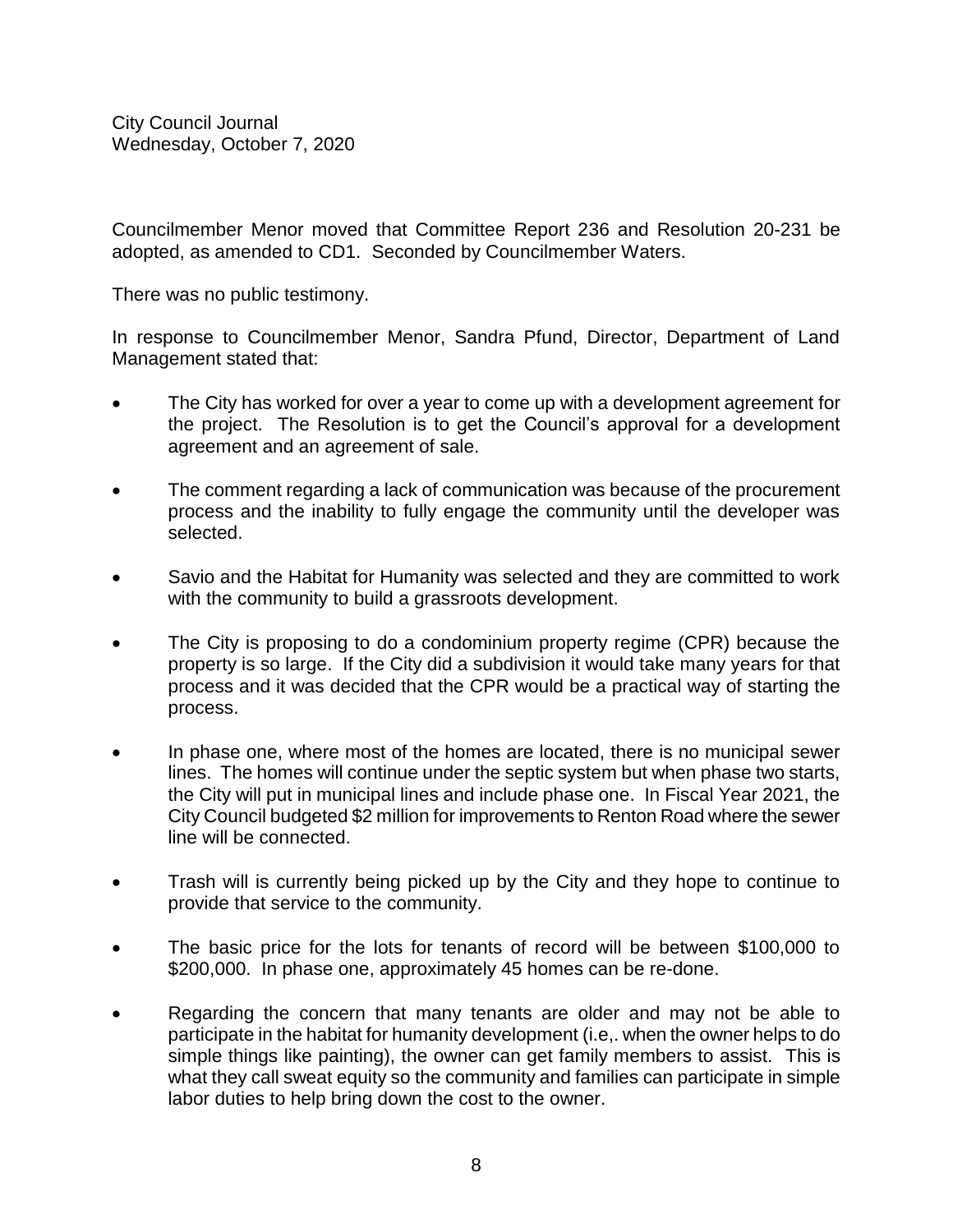This has been a very challenging development agreement and one of the most difficult ones that she has worked on. She also noted that the developer is the right fit for the community. She thanked Councilmember Menor who has been an advocate for this project along with the support of Councilmember Pine.

Councilmember Pine joined the meeting via video conference.

Councilmember Menor expressed his gratification that the project was finally happening. He stated that this historic and significant milestone would fulfill the City's commitment made 28 years ago to address the housing needs of Oahu Sugar Plantation workers who resided in Ewa Villages. Councilmember Menor noted that the revitalization of Varona Village has been a top priority of his since he became a councilmember in 2013. He thanked the Mayor and his Administration including Director Pfund and her staff for their efforts in making the project possible. Councilmember Menor asked councilmembers to join him in supporting the Resolution.

Councilmember Pine thanked Councilmember Menor for his diligence and hard work on the project. She also thanked Director Pfund, the Mayor, and Dave Rae for their help on the project. Councilmember Pine stated that she is grateful that the project is moving forward, but a little sad that some of the residents may not have a long time to live in their homes. However, they will have the satisfaction of knowing that everything they fought for will give their families an opportunity to own a home in Varona Village. She thanked everyone for working hard on the measure and stated her strong support.

Committee Report 236 and Resolution 20-231, CD1, as amended were adopted.

AYES: ELEFANTE, FUKUNAGA, MANAHAN, MENOR, PINE, TEXEIRA, TSUNEYOSHI, WATERS, KOBAYASHI – 9. NOES: None.

Related communications:

- M-643 Testimony on Resolution 20-231, CD1
- M-670 Testimony on Resolution 20-231, CD1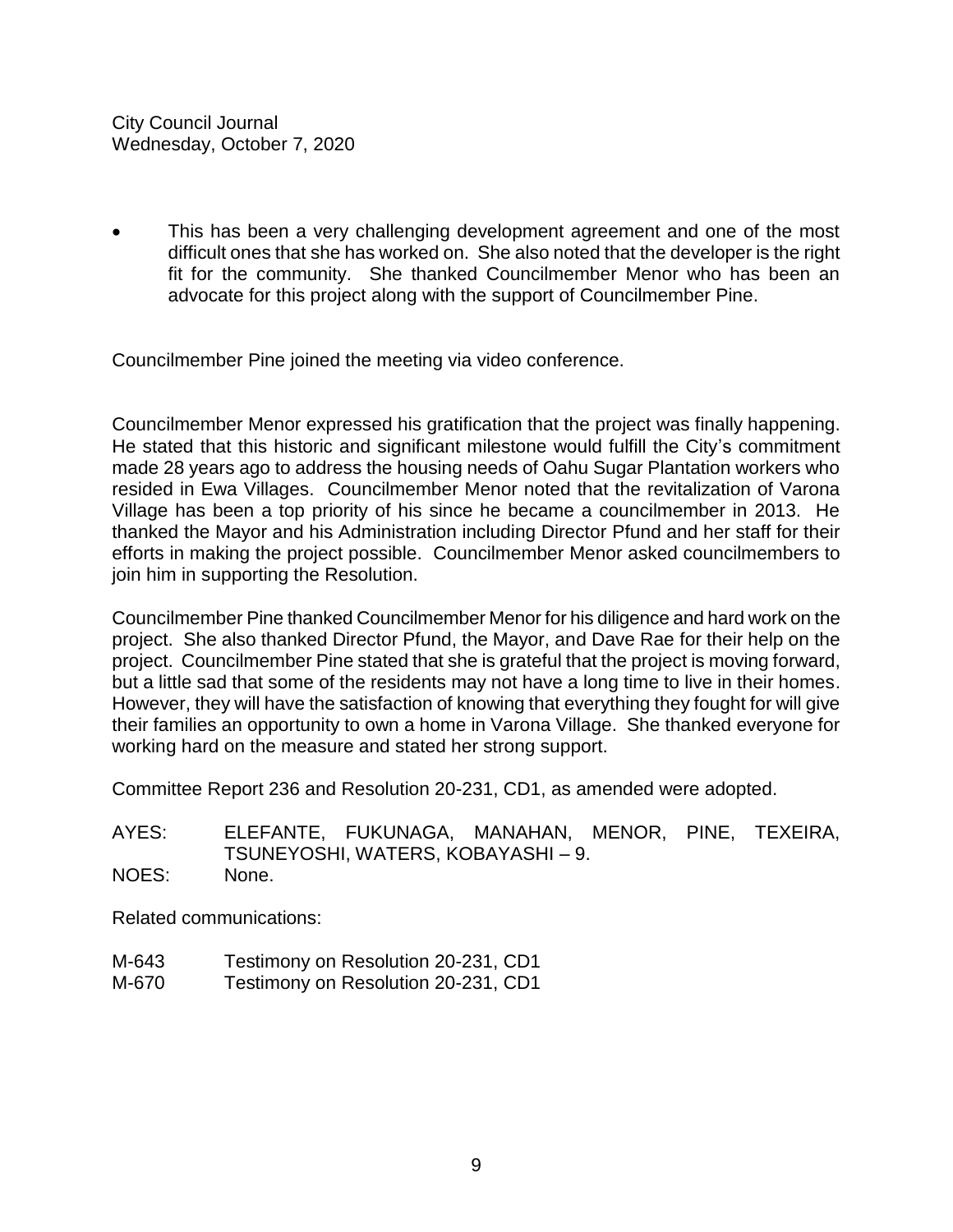#### **THIRD READING** BILL 33 – COMMITTEE REPORT 225

A BILL FOR AN ORDINANCE RELATING TO PUBLIC PARKS.

Councilmember Manahan moved that Committee Report 225 be adopted and Bill 33 pass third reading. Seconded by Councilmember Elefante.

There was no public testimony.

Committee Report 225 was adopted and Bill 33 passed third reading.

AYES: ELEFANTE, FUKUNAGA, MANAHAN, MENOR, PINE, TEXEIRA, TSUNEYOSHI, WATERS, KOBAYASHI – 9. NOES: None.

Related communication:

M-644 Testimony on Bill 33

#### **THIRD READING**

BILL 44, CD2 – COMMITTEE REPORT 226

A BILL FOR AN ORDINANCE RELATING TO HANAUMA BAY NATURE PRESERVE.

Councilmember Manahan moved that Committee Report 226 be adopted and Bill 44, CD1 pass third reading, as amended to CD2. Seconded by Councilmember Elefante.

There was no public testimony.

Committee Report 226 was adopted and Bill 44, CD2 passed third reading, as amended.

AYES: ELEFANTE, FUKUNAGA, MANAHAN, MENOR, PINE, TEXEIRA, TSUNEYOSHI, WATERS, KOBAYASHI – 9. NOES: None.

Related communications:

M-647 Testimony on Bill 44, CD2 M-671 Testimony on Bill 44, CD2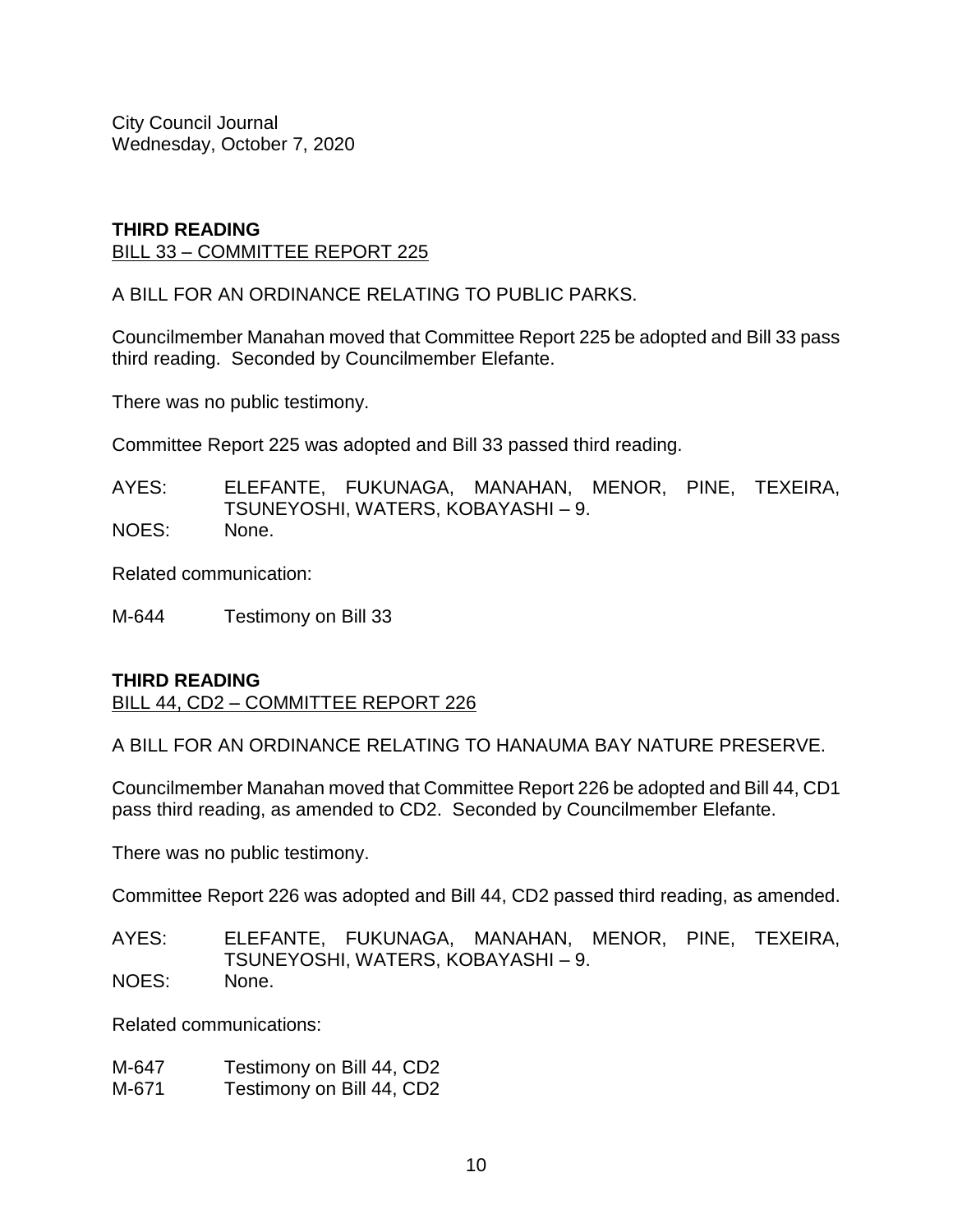#### **THIRD READING** BILL 52, CD1 – COMMITTEE REPORT 227

A BILL FOR AN ORDINANCE RELATING TO THE DEPARTMENT OF ENTERPRISE SERVICES.

Councilmember Manahan moved that Committee Report 227 be adopted and Bill 52, CD1 pass third reading. Seconded by Councilmember Elefante.

There was no public testimony.

Committee Report 227 was adopted and Bill 52, CD1 passed third reading.

AYES: ELEFANTE, FUKUNAGA, MANAHAN, MENOR, PINE, TEXEIRA, TSUNEYOSHI, WATERS, KOBAYASHI – 9. NOES: None.

# **THIRD READING**

BILL 54, CD2 – COMMITTEE REPORT 228

A BILL FOR AN ORDINANCE RELATING TO COUNTY TAX CREDIT.

Councilmember Manahan moved that Committee Report 228 be adopted and Bill 54, CD1 pass third reading, as amended to CD2. Seconded by Councilmember Elefante.

There was no public testimony.

Committee Report 228 was adopted and Bill 54, CD2 passed third reading, as amended.

AYES: ELEFANTE, FUKUNAGA, MANAHAN, MENOR, PINE, TEXEIRA, TSUNEYOSHI, WATERS, KOBAYASHI – 9. NOES: None.

#### **THIRD READING**

BILL 51 – COMMITTEE REPORT 235

A BILL FOR AN ORDINANCE RELATING TO GROUP LIVING FACILITIES.

Councilmember Menor moved that Committee Report 235 be adopted and Bill 51 pass third reading. Seconded by Councilmember Waters.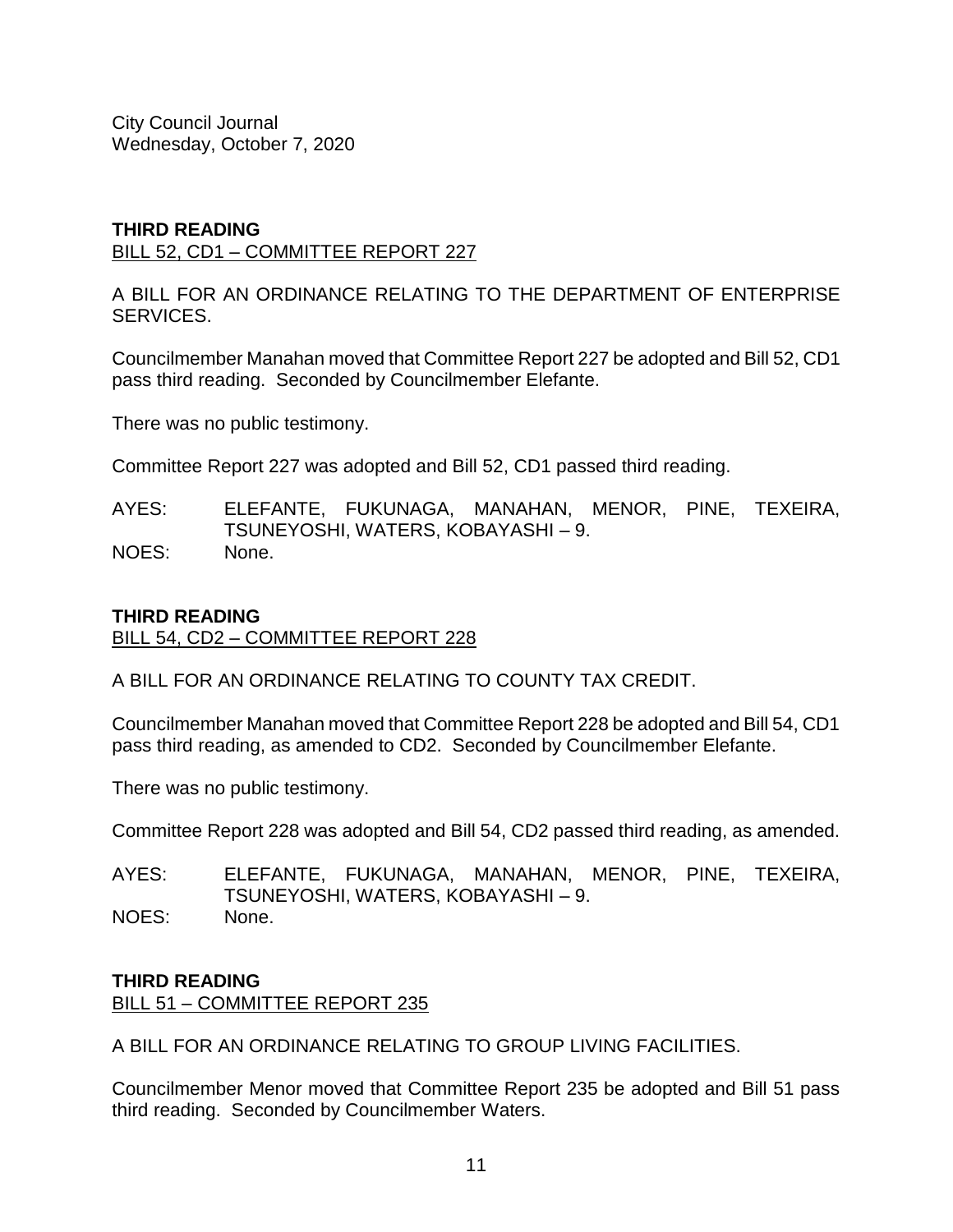There was no public testimony.

Councilmember Elefante noted for the record that he filed Disclosures of Interest with the City Clerk's Office (CC-194, CC-195, CC-280).

Committee Report 235 was adopted and Bill 51 passed third reading.

AYES: ELEFANTE, FUKUNAGA, MANAHAN, MENOR, PINE, TEXEIRA, TSUNEYOSHI, WATERS, KOBAYASHI – 9. NOES: None.

Related communications:

M-648 Testimony on Bill 51 M-672 Testimony on Bill 51

# **FIRST READING**

BILL 67 (Budget)

A BILL FOR AN ORDINANCE RELATING TO REAL PROPERTY TAXATION.

Councilmember Waters moved that Bill 67 pass first reading. Seconded by Councilmember Fukunaga.

There was no public testimony.

Bill 67 passed first reading.

AYES: ELEFANTE, FUKUNAGA, MANAHAN, MENOR, PINE, TEXEIRA, TSUNEYOSHI, WATERS, KOBAYASHI – 9. NOES: None.

# **FIRST READING**

BILL 68 (Public Infrastructure, Technology and Sustainability)

A BILL FOR AN ORDINANCE RELATING TO GASOLINE-POWERED LEAF BLOWERS.

Councilmember Waters moved that Bill 68 pass first reading. Seconded by Councilmember Fukunaga.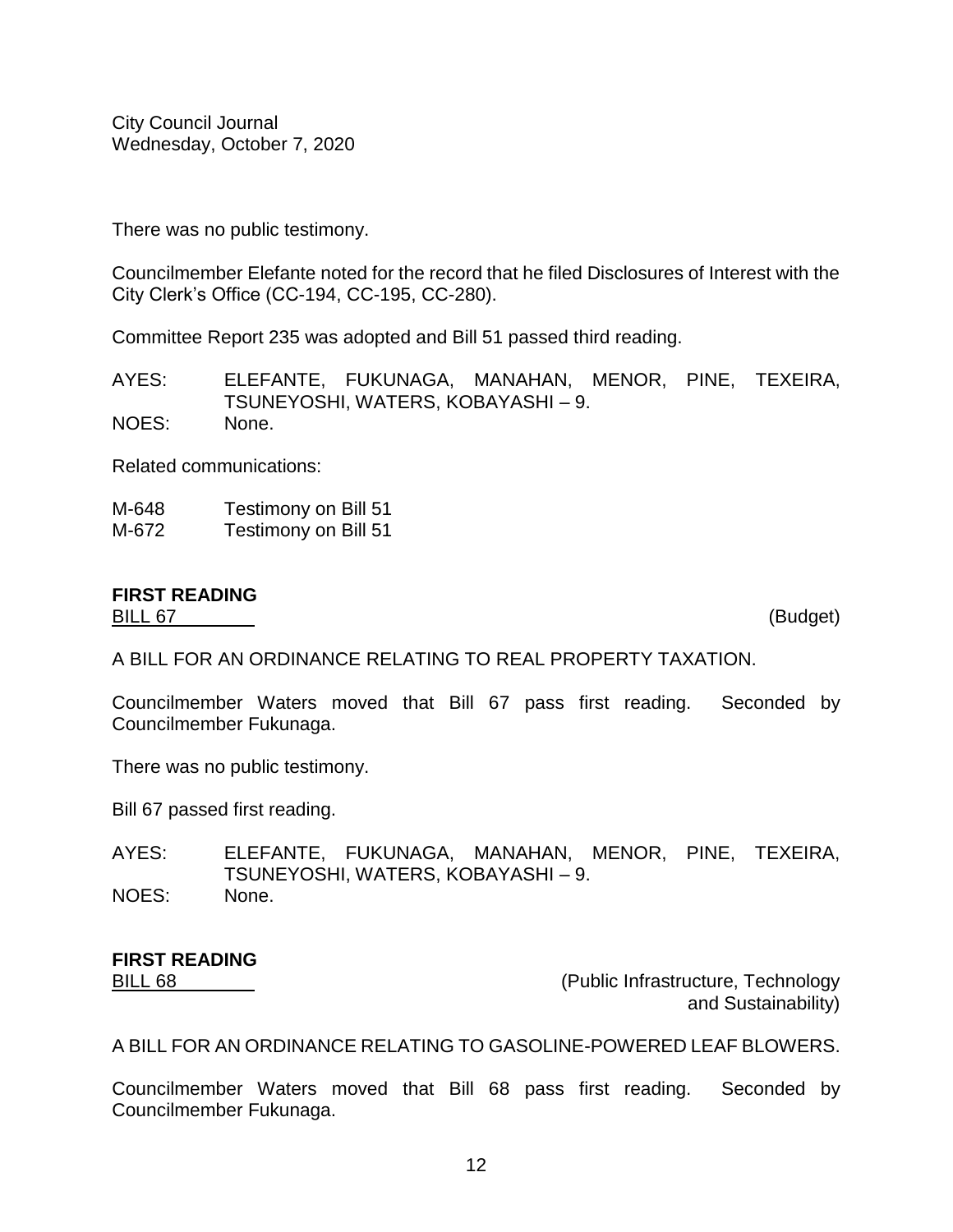There was no public testimony.

Councilmember Elefante noted for the record that he filed a Disclosure of Interest with the City Clerk's Office (CC-281).

Bill 68 passed first reading.

AYES: ELEFANTE, FUKUNAGA, MANAHAN, MENOR, PINE, TEXEIRA, TSUNEYOSHI, WATERS, KOBAYASHI – 9.

NOES: None.

Related communications:

M-649 Testimony on Bill 68 M-673 Testimony on Bill 68

# **FIRST READING**

BILL 70 (Business, Economic Development and Tourism)

A BILL FOR AN ORDINANCE RELATING TO THE ESTABLISHMENT OF A KEEP HAWAII HAWAII PASS PROGRAM TO STIMULATE ECONOMIC DEVELOPMENT.

Councilmember Waters moved that Bill 70 pass first reading. Seconded by Councilmember Fukunaga.

There was no public testimony.

Councilmember Elefante noted his reservations on the measure.

Bill 70 passed first reading.

AYES: ELEFANTE\*, FUKUNAGA, MANAHAN, MENOR, PINE, TEXEIRA, TSUNEYOSHI, WATERS, KOBAYASHI – 9.

NOES: None.

\*Councilmember Elefante voted aye with reservations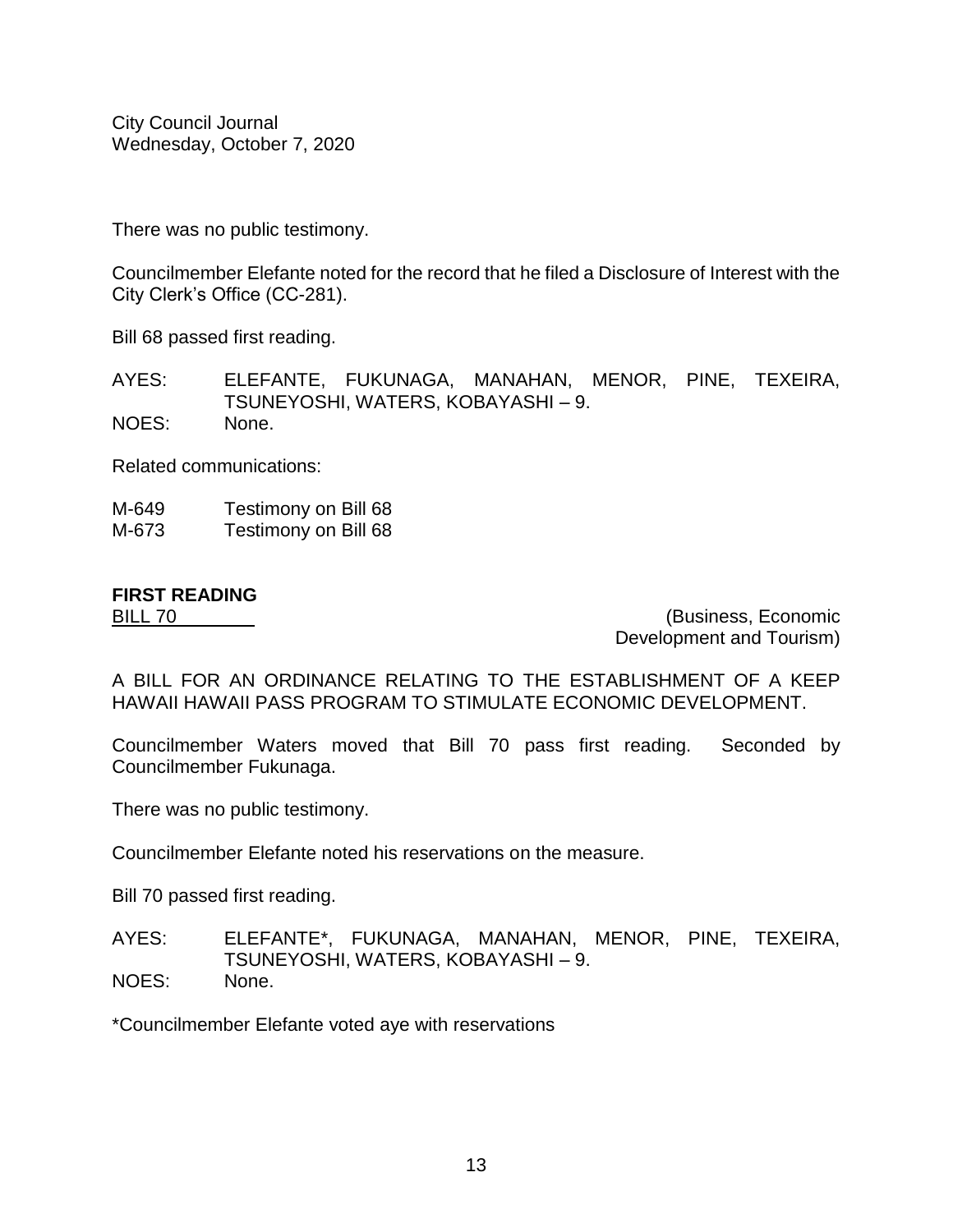Related communications:

| M-650 | Testimony on Bill 70 |
|-------|----------------------|
| M-674 | Testimony on Bill 70 |

# **FIRST READING**

BILL 71 (Budget)

A BILL FOR AN ORDINANCE AMENDING ORDINANCE NO. 18-39.

Councilmember Waters moved that Bill 71 pass first reading. Seconded by Councilmember Fukunaga.

There was no public testimony.

Bill 71 passed first reading.

AYES: ELEFANTE, FUKUNAGA, MANAHAN, MENOR, PINE, TEXEIRA, TSUNEYOSHI, WATERS, KOBAYASHI – 9. NOES: None.

Related communications:

M-651 Testimony on Bill 71

M-675 Testimony on Bill 71

# **FIRST READING**

BILL 72 **EXECUTE:** The Solution of the CONDICTION (Public Safety and Welfare)

A BILL FOR AN ORDINANCE RELATING TO ARTIFICIAL GRASS.

Councilmember Waters moved that Bill 72 pass first reading. Seconded by Councilmember Fukunaga.

There was no public testimony.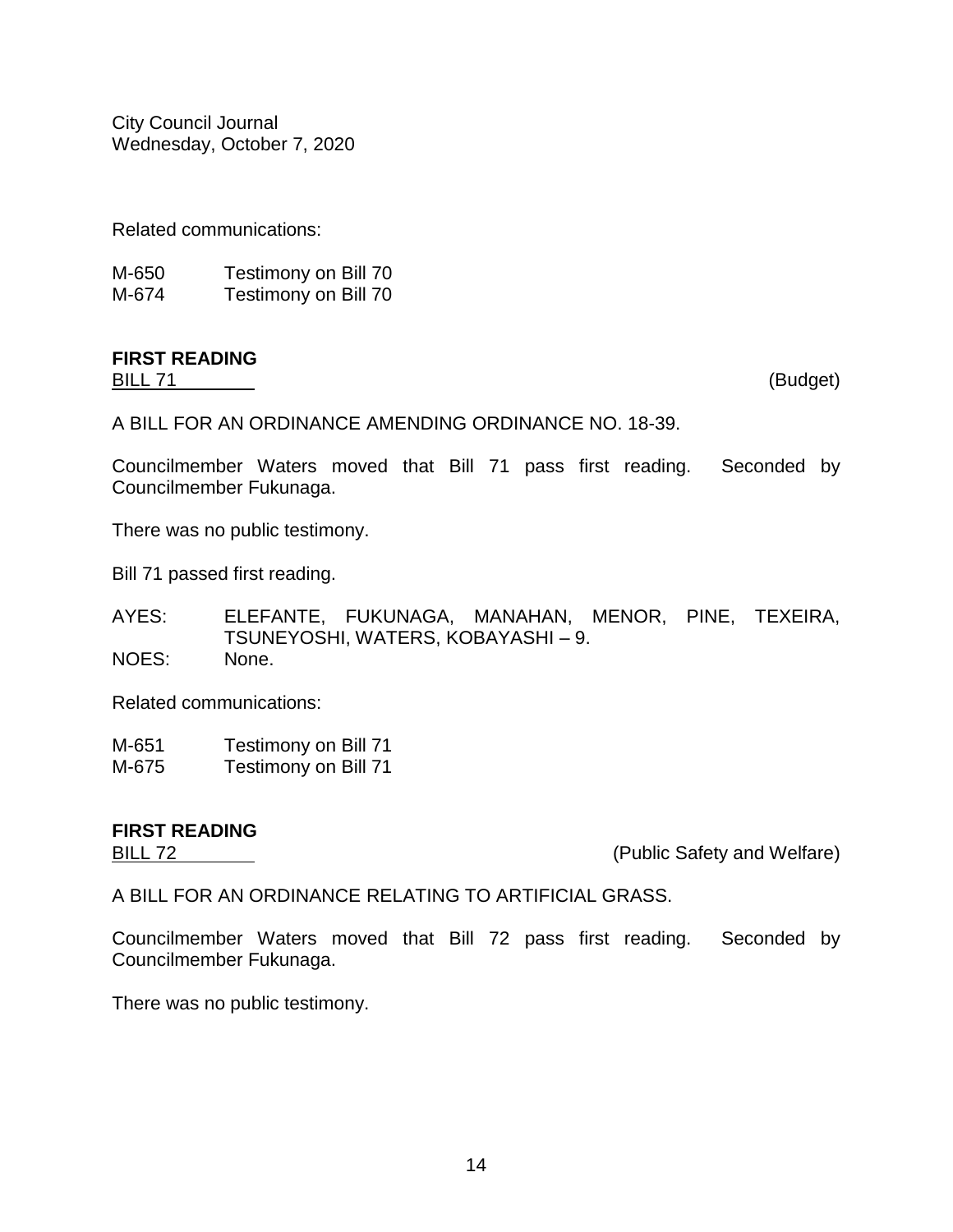Bill 72 passed first reading.

AYES: ELEFANTE, FUKUNAGA, MANAHAN, MENOR, PINE, TEXEIRA, TSUNEYOSHI, WATERS, KOBAYASHI – 9. NOES: None.

Related communications:

M-652 Testimony on Bill 72 M-676 Testimony on Bill 72

# **FIRST READING**

BILL 73 (Public Safety and Welfare)

A BILL FOR AN ORDINANCE RELATING TO PUBLIC SIDEWALKS.

Councilmember Waters moved that Bill 73 pass first reading. Seconded by Councilmember Fukunaga.

There was no public testimony.

Councilmember Elefante noted that he will be voting no on the measure.

Bill 73 passed first reading.

AYES: FUKUNAGA, MANAHAN, MENOR, PINE, TEXEIRA, TSUNEYOSHI, WATERS, KOBAYASHI – 8.

NOES: ELEFANTE – 1.

Related communication:

M-653 Testimony on Bill 73

# **FIRST READING**

BILL 74 (Public Safety and Welfare)

A BILL FOR AN ORDINANCE RELATING TO PUBLIC SIDEWALKS.

Councilmember Waters moved that Bill 74 pass first reading. Seconded by Councilmember Fukunaga.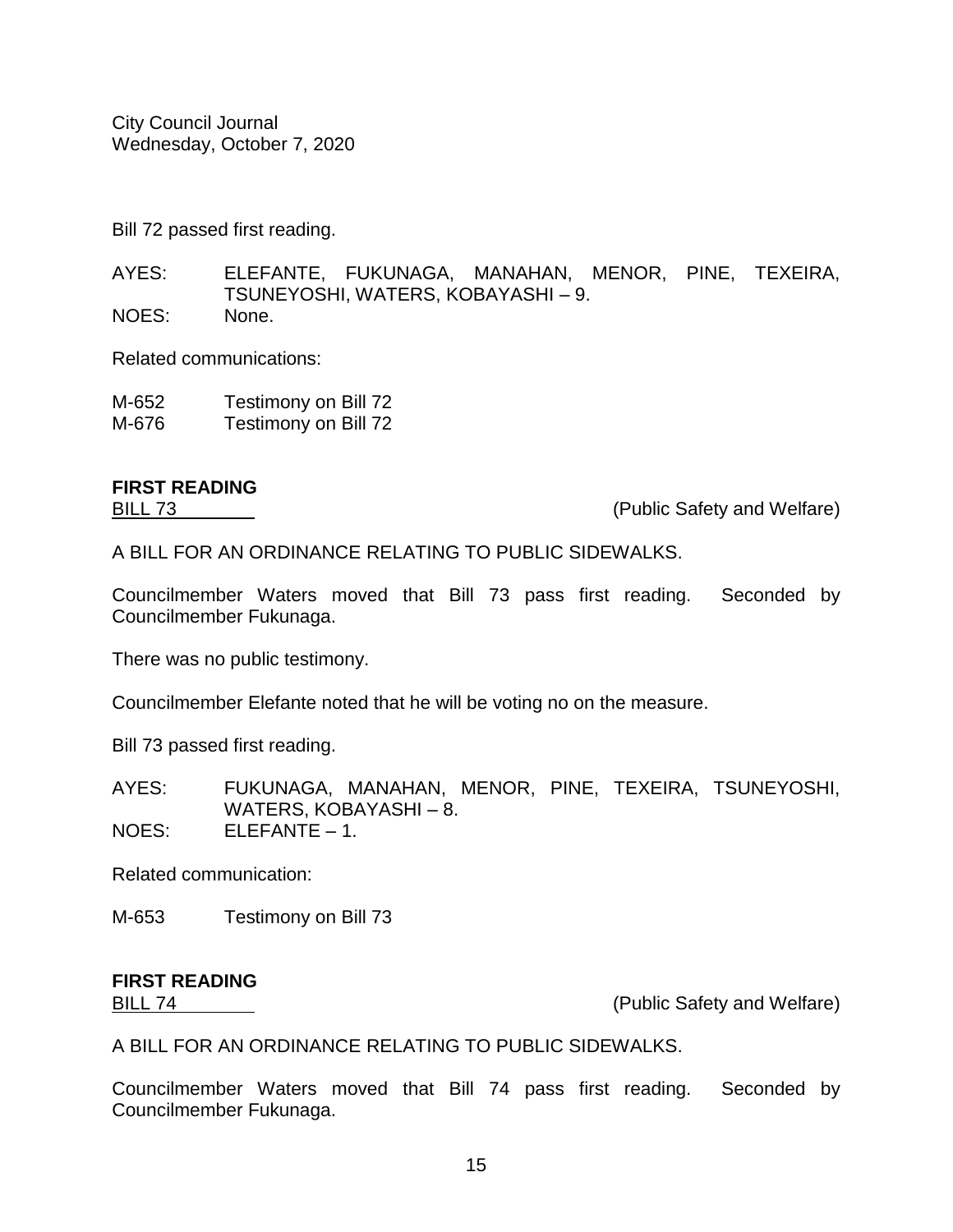There was no public testimony.

Councilmember Elefante noted that he will be voting no on the measure.

Bill 74 passed first reading.

AYES: FUKUNAGA, MANAHAN, MENOR, PINE, TEXEIRA, TSUNEYOSHI, WATERS, KOBAYASHI – 8. NOES: ELEFANTE – 1.

Related communication:

M-677 Testimony on Bill 74

# **FIRST READING**

BILL 75 (Public Infrastructure, Technology and Sustainability)

A BILL FOR AN ORDINANCE RELATING TO FIRE SAFETY.

Councilmember Waters moved that Bill 75 pass first reading. Seconded by Councilmember Fukunaga.

There was no public testimony.

Bill 75 passed first reading.

AYES: ELEFANTE, FUKUNAGA, MANAHAN, MENOR, PINE, TEXEIRA, TSUNEYOSHI, WATERS, KOBAYASHI – 9. NOES: None.

Related communication:

D-657 Honolulu Fire Department

#### **FIRST READING** BILL 76 (Budget)

A BILL FOR AN ORDINANCE RELATING TO REAL PROPERTY TAXATION.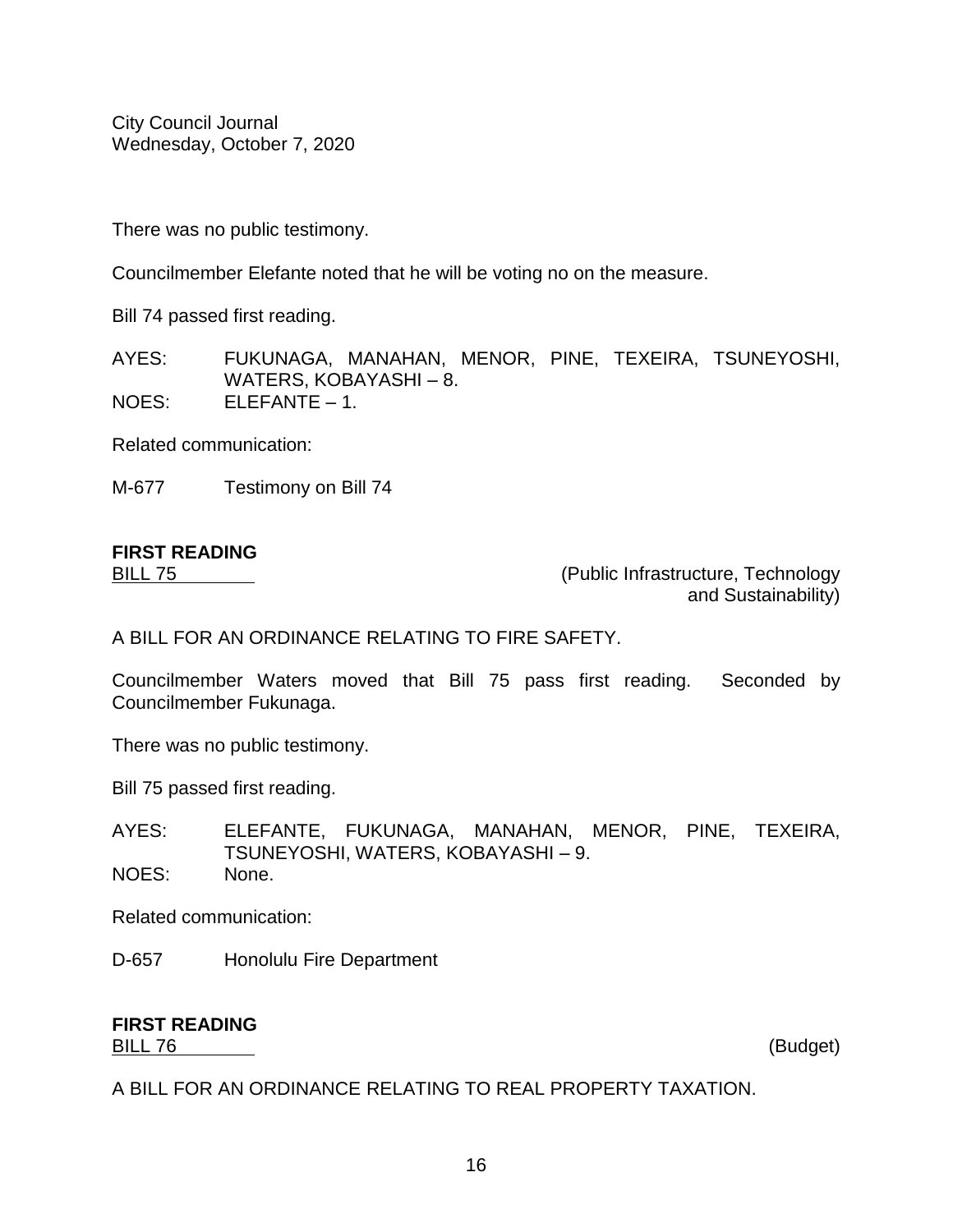Councilmember Waters moved that Bill 76 pass first reading. Seconded by Councilmember Fukunaga.

There was no public testimony.

Bill 76 passed first reading.

AYES: ELEFANTE, FUKUNAGA, MANAHAN, MENOR, PINE, TEXEIRA, TSUNEYOSHI, WATERS, KOBAYASHI – 9.

NOES: None.

Related communication:

M-678 Testimony on Bill 76

# **FIRST READING**

BILL 77 (Parks, Community Services and Intergovernmental Affairs)

A BILL FOR AN ORDINANCE RELATING TO COMMERCIAL ACTIVITIES AT PUBLIC PARKS.

Councilmember Waters moved that Bill 77 pass first reading. Seconded by Councilmember Fukunaga.

There was no public testimony.

Bill 77 passed first reading.

AYES: ELEFANTE, FUKUNAGA, MANAHAN, MENOR, PINE, TEXEIRA, TSUNEYOSHI, WATERS, KOBAYASHI – 9. NOES: None.

Related communications:

- M-654 Testimony on Bill 77
- M-679 Testimony on Bill 77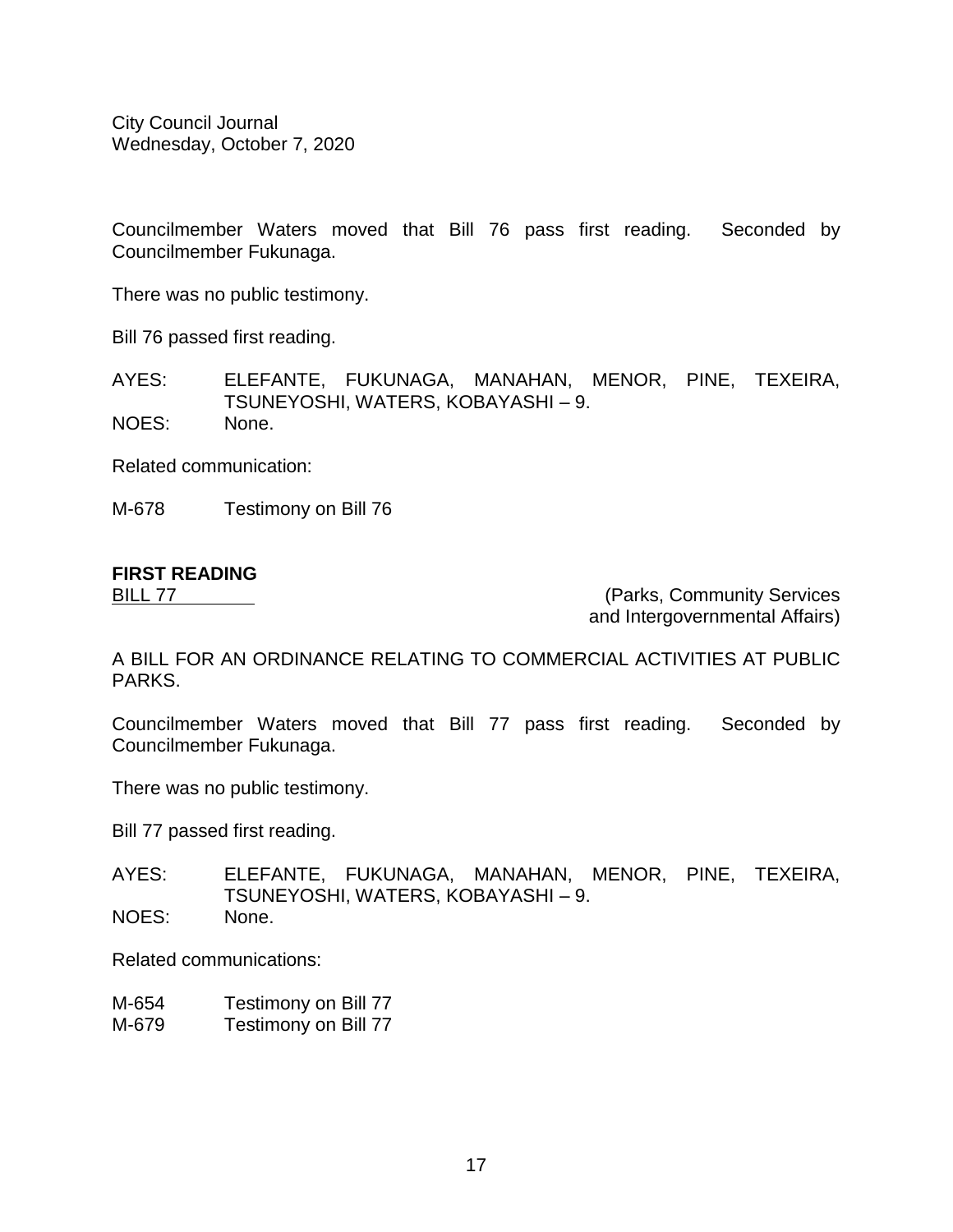#### **FIRST READING** BILL 78 (Budget)

A BILL FOR AN ORDINANCE RELATING TO FUNDS.

Councilmember Waters moved that Bill 78 pass first reading. Seconded by Councilmember Fukunaga.

There was no public testimony.

Bill 78 passed first reading.

AYES: ELEFANTE, FUKUNAGA, MANAHAN, MENOR, PINE, TEXEIRA, TSUNEYOSHI, WATERS, KOBAYASHI – 9. NOES: None.

Related communications:

| M-655 | Testimony on Bill 78 |
|-------|----------------------|
| M-680 | Testimony on Bill 78 |

# **FIRST READING**

BILL 79 (Zoning, Planning and Housing)

A BILL FOR AN ORDINANCE TO ADOPT THE REVISED KOOLAU LOA SUSTAINABLE COMMUNITIES PLAN.

Councilmember Waters moved that Bill 79 pass first reading. Seconded by Councilmember Fukunaga.

There was no public testimony.

Councilmember Tsuneyoshi noted her opposition to Bill 79. She noted her concern as to why the Bill was being introduced when Bill 1 (2019) is still active. Councilmember Tsuneyoshi stated that Bill 1 (2019) is not the same as Bill 79 as stated by the introducer. She asked councilmembers to consider Bill 1 as the vehicle that moves the plan forward.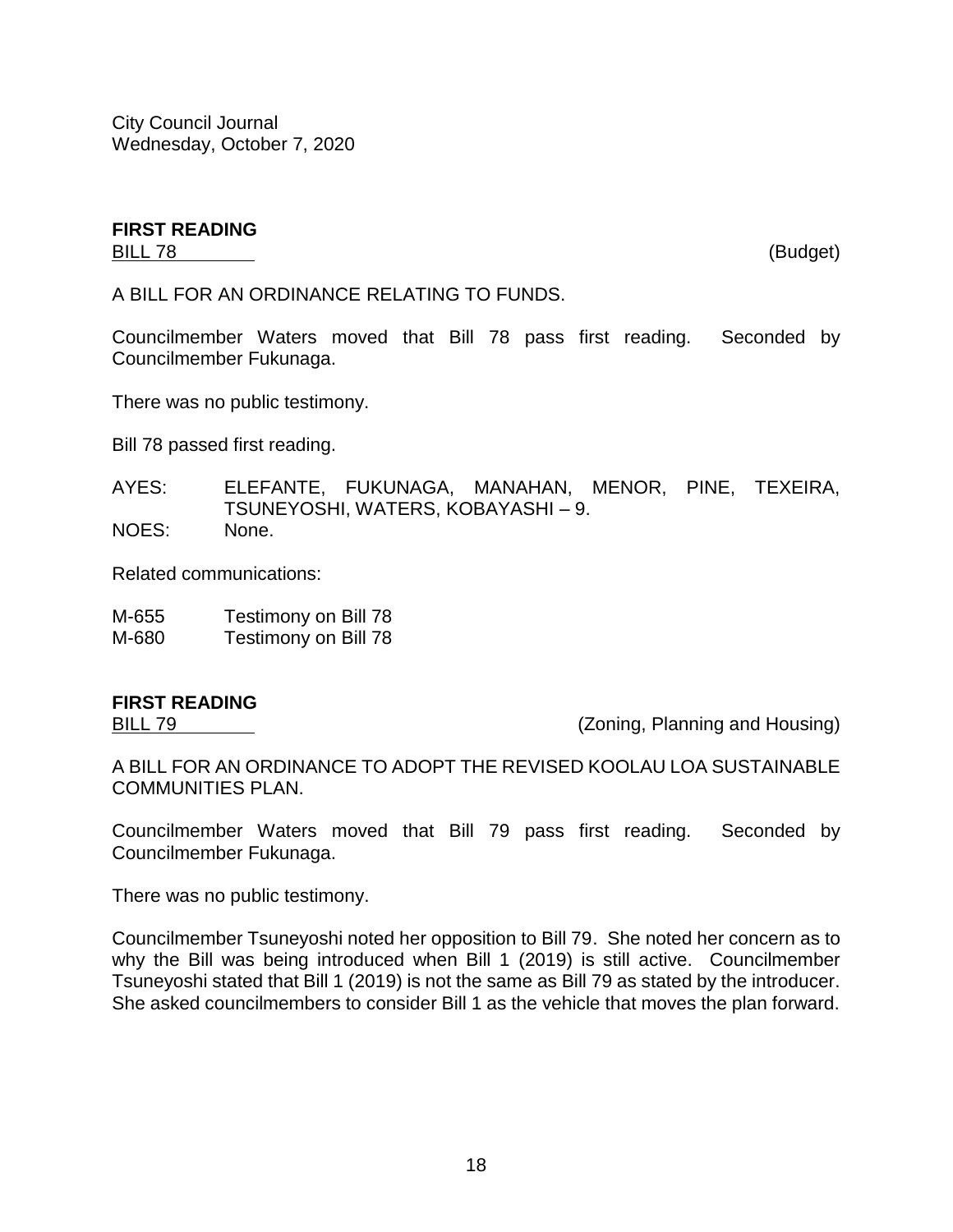Bill 79 passed first reading.

AYES: ELEFANTE, FUKUNAGA, MANAHAN, MENOR, PINE, TEXEIRA, WATERS, KOBAYASHI – 8. NOES: TSUNEYOSHI – 1.

Related communications:

| D-660 | Department of Planning and Permitting |
|-------|---------------------------------------|
|       |                                       |

- D-661 Testimony on Bill 79
- D-681 Testimony on Bill 79

# **FIRST READING**

BILL 80 (Executive Matters and Legal Affairs)

A BILL FOR AN ORDINANCE RELATING TO THE RIGHT OF RECALL.

Councilmember Waters moved that Bill 80 pass first reading. Seconded by Councilmember Fukunaga.

There was no public testimony.

Councilmember Elefante noted his reservations on the measure.

Councilmember Fukunaga stated her objection to Bill 80. She noted her concern that was raised with the proponents of the measure that generating emails at an alarming pace was not the best way to win support. Councilmember Fukunaga encouraged the proponents of the legislation to be sensitive to councilmembers and their work operations.

Councilmember Tsuneyoshi noted her opposition to Bill 80. She stated that she agrees with many of the testimony that was received from the hotel industry and others who have concerns with the Bill.

Councilmember Waters stated that he understands that the Bill may have jurisdictional issues but the purpose of introducing the Bill was to inspire discussion. He expressed the hope that management and labor will work together to solve the difficult issues.

Councilmember Elefante noted for the record that he filed a Disclosure of Interest with the City Clerk's Office (CC-282).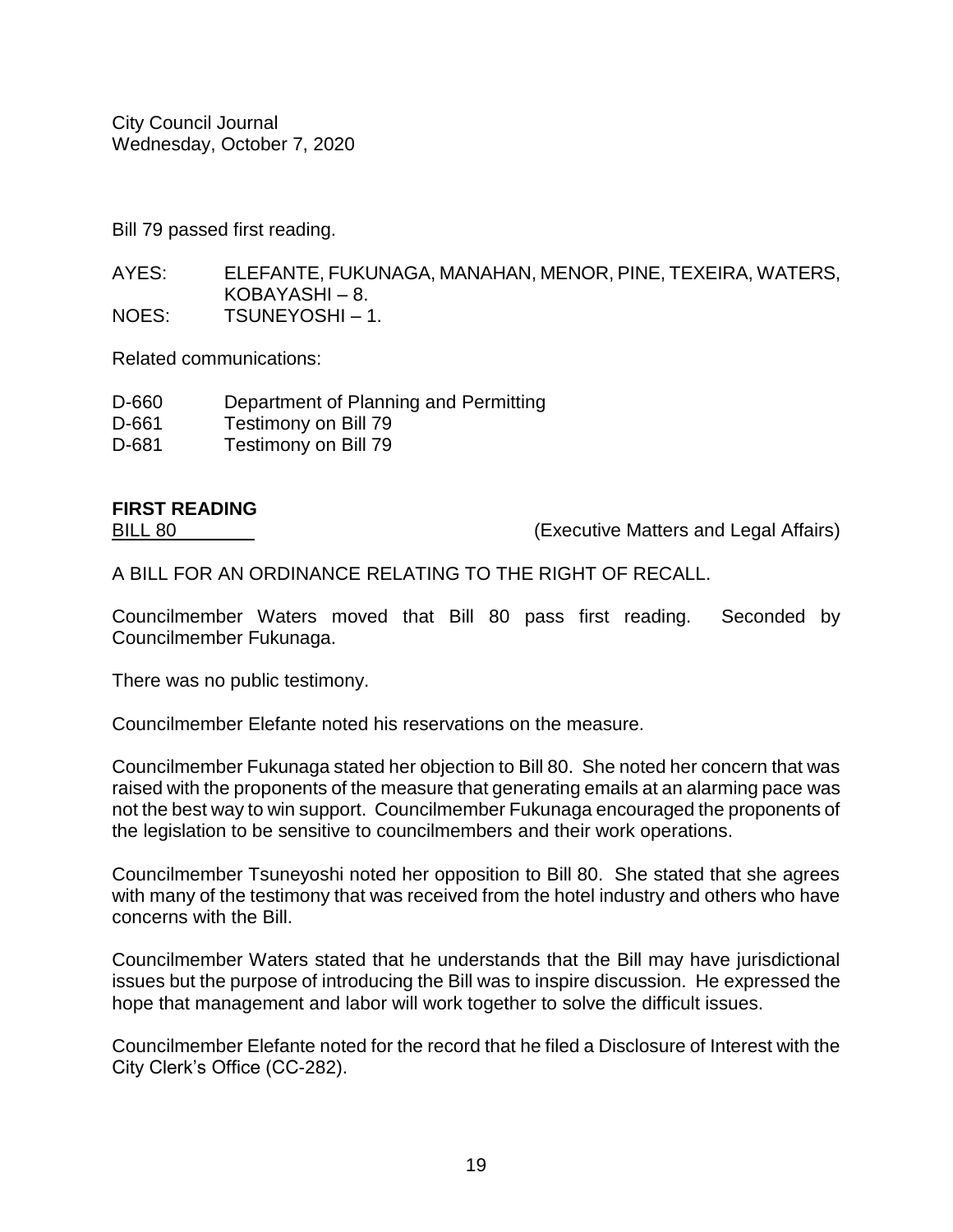Bill 80 passed first reading.

AYES: ELEFANTE\*, MANAHAN, MENOR, PINE, TEXEIRA, WATERS, KOBAYASHI – 7. NOES: FUKUNAGA, TSUNEYOSHI – 2.

\*Councilmember Elefante voted aye with reservations.

Related communications:

M-659 Testimony on Bill 80 M-682 Testimony on Bill 80

#### **ADOPTION**

COMMITTEE REPORT 217 (RESOLUTION 20-145, CD1, FD1 LAID OVER AND PUBLISHED)

RESOLUTION PROVIDING FOR THE ACQUISITION OF LAND FOR PUBLIC USE, TO WIT: KUAHEA STREET AREA EMERGENCY REPAIRS, SITUATE AT WAIOMAO, PALOLO VALLEY, HONOLULU, OAHU, HAWAII, AND DETERMINING AND DECLARING THE NECESSITY OF THE ACQUISITION THEREOF BY EMINENT DOMAIN.

The following amendment was posted on the agenda and not considered:

Resolution 20-145, CD1, Proposed FD1 (OCS2020-0982/10/1/2020 1:05 PM)

The following amendment was handcarried to the meeting:

Resolution 20-145, CD1, Proposed FD1 (OCS2020-1000/10/7/2020 9:47 AM)

Councilmember Menor moved that Committee Report 217 be adopted. Seconded by Councilmember Fukunaga.

Councilmember Waters moved that the Resolution be amended to the handcarried FD1 (OCS2020-1000/10/7/2020 9:47 AM). Seconded by Councilmember Fukunaga. The FD1 makes the following amendments:

A. Adds a requirement in the first paragraph of the BE IT RESOLVED clause that the Acting Corporation Counsel or the Corporation Counsel shall first mediate in good faith for the purpose of arriving at a fair and reasonable compromise on the issue of valuation with the property owner in order to avoid litigation.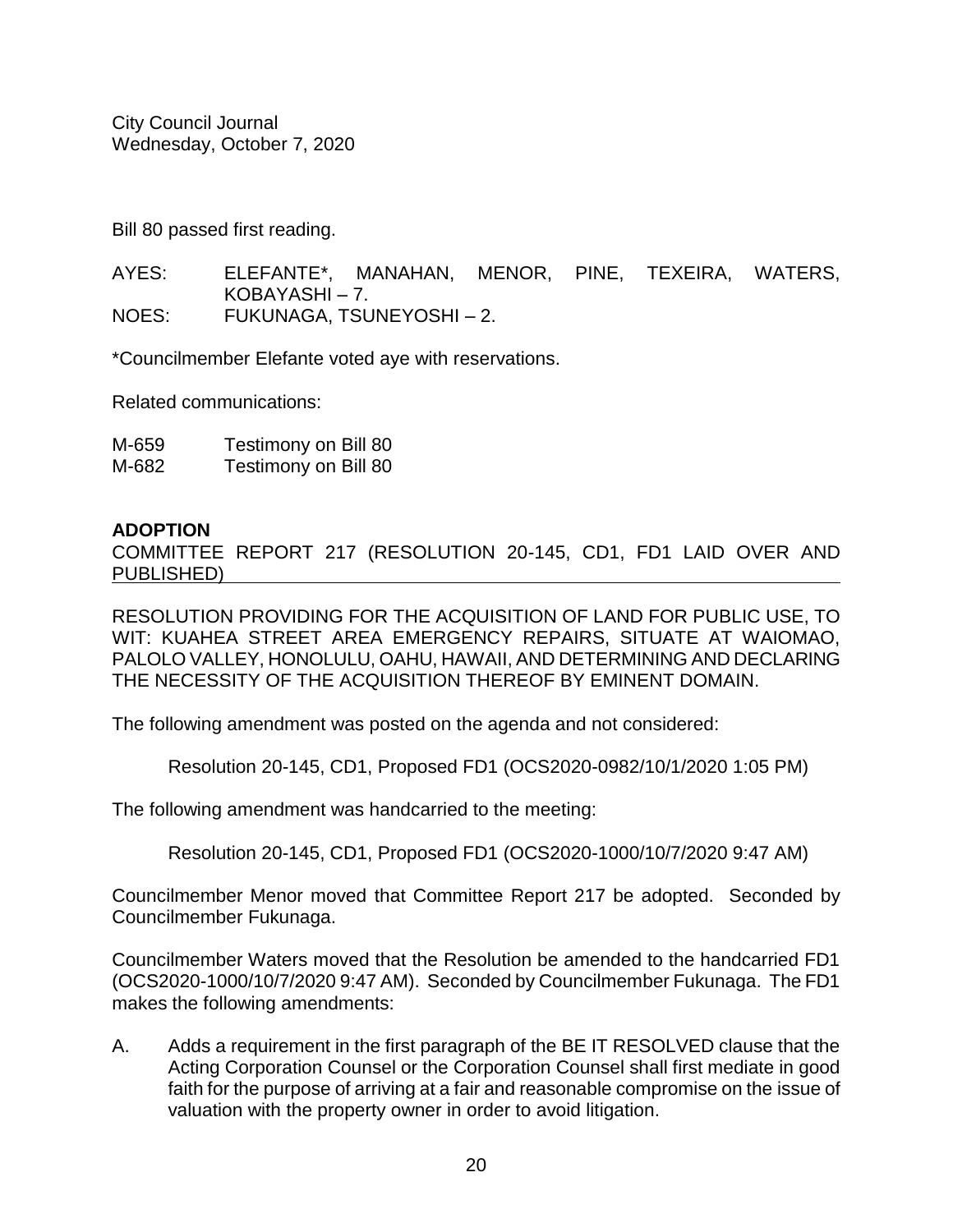- B. Attaches property description and map.
- C. Makes miscellaneous technical and nonsubstantive amendments.

There was no public testimony.

Resolution 20-145, CD1 was amended to the handcarried FD1 (OCS2020-1000/10/7/2020 9:47 AM).

AYES: ELEFANTE, FUKUNAGA, MANAHAN, MENOR, PINE, TEXEIRA, TSUNEYOSHI, WATERS, KOBAYASHI – 9. NOES: None.

Council Rule 19.E relating to 48-hour notice was waived.

AYES: ELEFANTE, FUKUNAGA, MANAHAN, MENOR, PINE, TEXEIRA, TSUNEYOSHI, WATERS, KOBAYASHI – 9. NOES: None.

Committee Report 217 was adopted and Resolution 20-145, CD1, FD1 laid over and published.

AYES: ELEFANTE, FUKUNAGA, MANAHAN, MENOR, PINE, TEXEIRA, TSUNEYOSHI, WATERS, KOBAYASHI – 9. NOES: None.

Related communication:

M-666 Testimony on Resolution 20-145, CD1

# **ADOPTION**

RESOLUTION 20-197, FD1 – COMMITTEE REPORT 218

RESOLUTION INITIATING AMENDMENTS TO THE REVISED CHARTER OF THE CITY AND COUNTY OF HONOLULU 1973, (2017 EDITION), PURSUANT TO THE MAYOR'S EXECUTIVE REORGANIZATION AUTHORITY, RELATING TO THE OFFICE OF ECONOMIC REVITALIZATION.

The following amendment was handcarried to the meeting:

Resolution 20-197, Proposed FD1 (OCS2020-0998/10/6/2020 5:12 PM)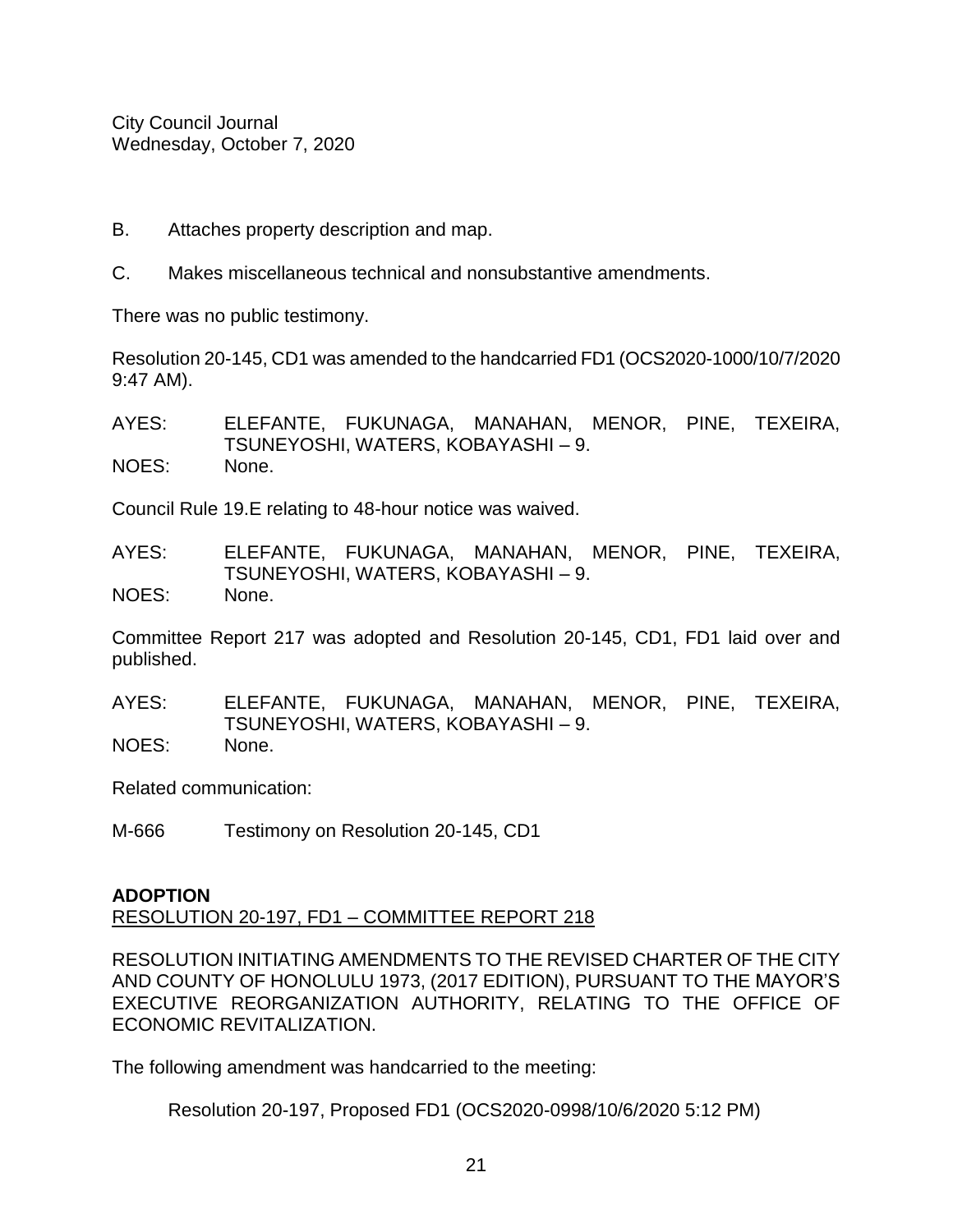Councilmember Menor moved that Committee Report 218 and Resolution 20-197 be adopted. Seconded by Councilmember Fukunaga.

Councilmember Menor moved that the Resolution be amended to the handcarried FD1 (OCS2020-0998/10/6/2020 5:12 PM). Seconded by Councilmember Fukunaga. The FD1 makes the following amendments:

- A. In SECTION 1 of the BE IT RESOLVED clause:
	- 1. In proposed new Charter Section 6- (h), corrects the Charter reference from Section 13-102 to Section 13-103; and
	- 2. Changes the designations within proposed new Charter Section 6- $(h)$  from (i), (ii), and (iii) to  $(1)$ ,  $(2)$ , and  $(3)$ .
- B. In SECTION 2 of the BE IT RESOLVED clause, adds missing subsections (k) and (l) to Charter Section 6-1103.
- C. Clarifies in the BE IT FURTHER RESOLVED clause that Charter material to be repealed is bracketed and stricken and that the Revisor of the Charter need not include the brackets, bracketed and stricken material, or the underscoring when revising, compiling or printing the amendments to the Charter set forth in the resolution.
- D. Makes miscellaneous technical and nonsubstantive amendments.

There was no public testimony.

Resolution 20-197 was amended to the handcarried FD1 (OCS2020-0998/10/6/2020 5:12 PM).

AYES: ELEFANTE, FUKUNAGA, MANAHAN, MENOR, PINE, TEXEIRA, TSUNEYOSHI, WATERS, KOBAYASHI – 9. NOES: None.

Council Rule 19.E relating to 48-hour notice was waived.

AYES: ELEFANTE, FUKUNAGA, MANAHAN, MENOR, PINE, TEXEIRA, TSUNEYOSHI, WATERS, KOBAYASHI – 9. NOES: None.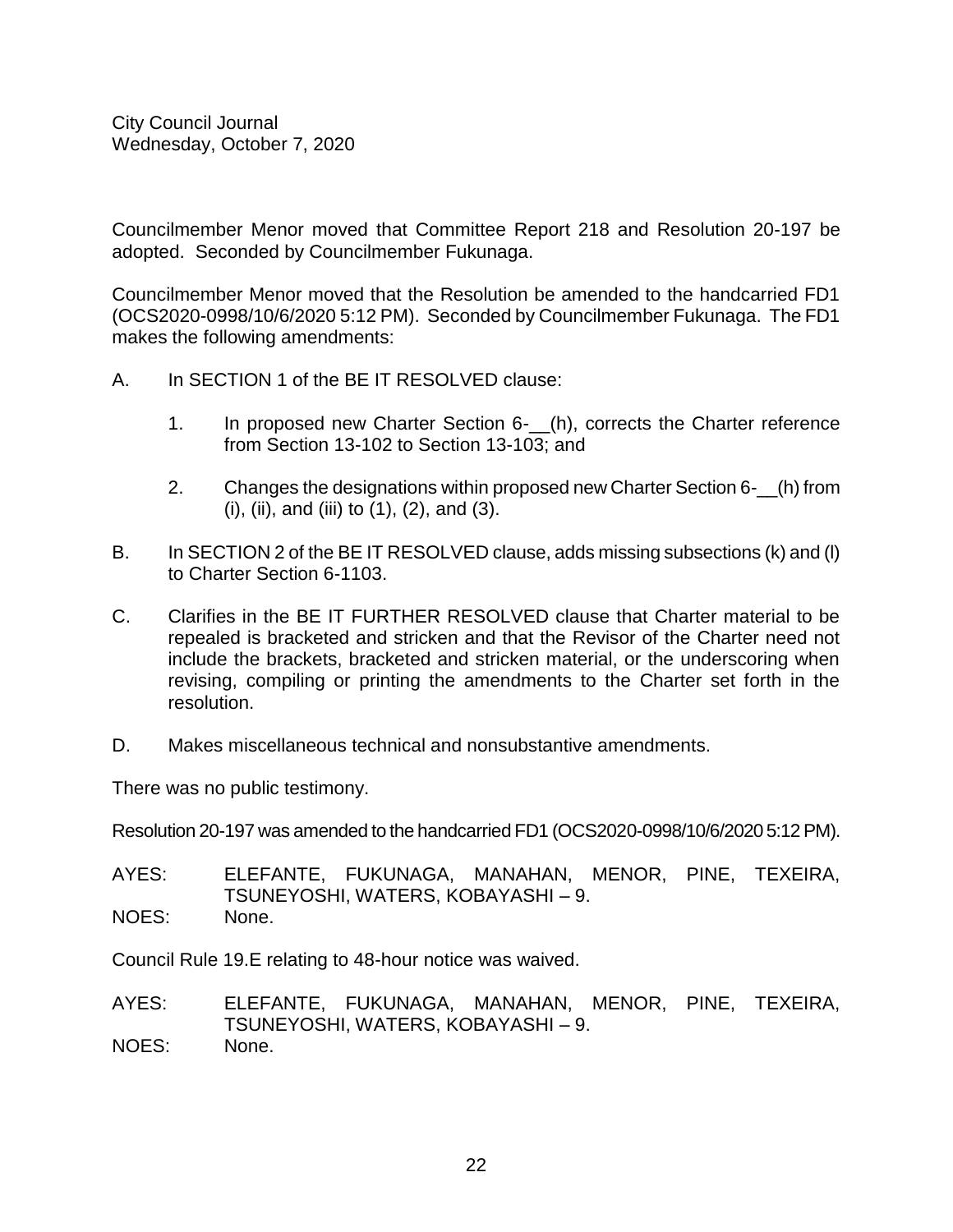Committee Report 218 and Resolution 20-197, FD1 were adopted.

AYES: ELEFANTE, FUKUNAGA, MANAHAN, MENOR, PINE, TEXEIRA, TSUNEYOSHI, WATERS, KOBAYASHI – 9. NOES: None.

Related communication:

M-683 Testimony on Resolution 20-197

### **ADOPTION** RESOLUTION 20-221 – COMMITTEE REPORT 229

RESOLUTION RELATING TO THE TRANSFER OF FUNDS.

Councilmember Manahan moved that Committee Report 229 and Resolution 20-221 be adopted. Seconded by Councilmember Elefante.

There was no public testimony.

Committee Report 229 and Resolution 20-221 were adopted.

AYES: ELEFANTE, FUKUNAGA, MANAHAN, MENOR, PINE, TEXEIRA, TSUNEYOSHI, WATERS, KOBAYASHI – 9. NOES: None.

# **ADOPTION**

# RESOLUTION 20-234 – COMMITTEE REPORT 230

RESOLUTION APPROVING AN AMENDMENT TO THE CITY AND COUNTY OF HONOLULU'S TWENTY-FOURTH (24TH) YEAR ACTION PLAN FOR COMMUNITY DEVELOPMENT BLOCK GRANT (CDBG), HOME INVESTMENT PARTNERSHIPS (HOME), HOUSING TRUST FUND (HTF), EMERGENCY SOLUTIONS GRANTS (ESG) AND HOUSING OPPORTUNITIES FOR PERSONS WITH AIDS (HOPWA) PROGRAM FUNDS, AND AUTHORIZING ITS SUBMITTAL TO THE U.S. DEPARTMENT OF HOUSING AND URBAN DEVELOPMENT (HUD).

Councilmember Manahan moved that Committee Report 230 and Resolution 20-234 be adopted. Seconded by Councilmember Elefante.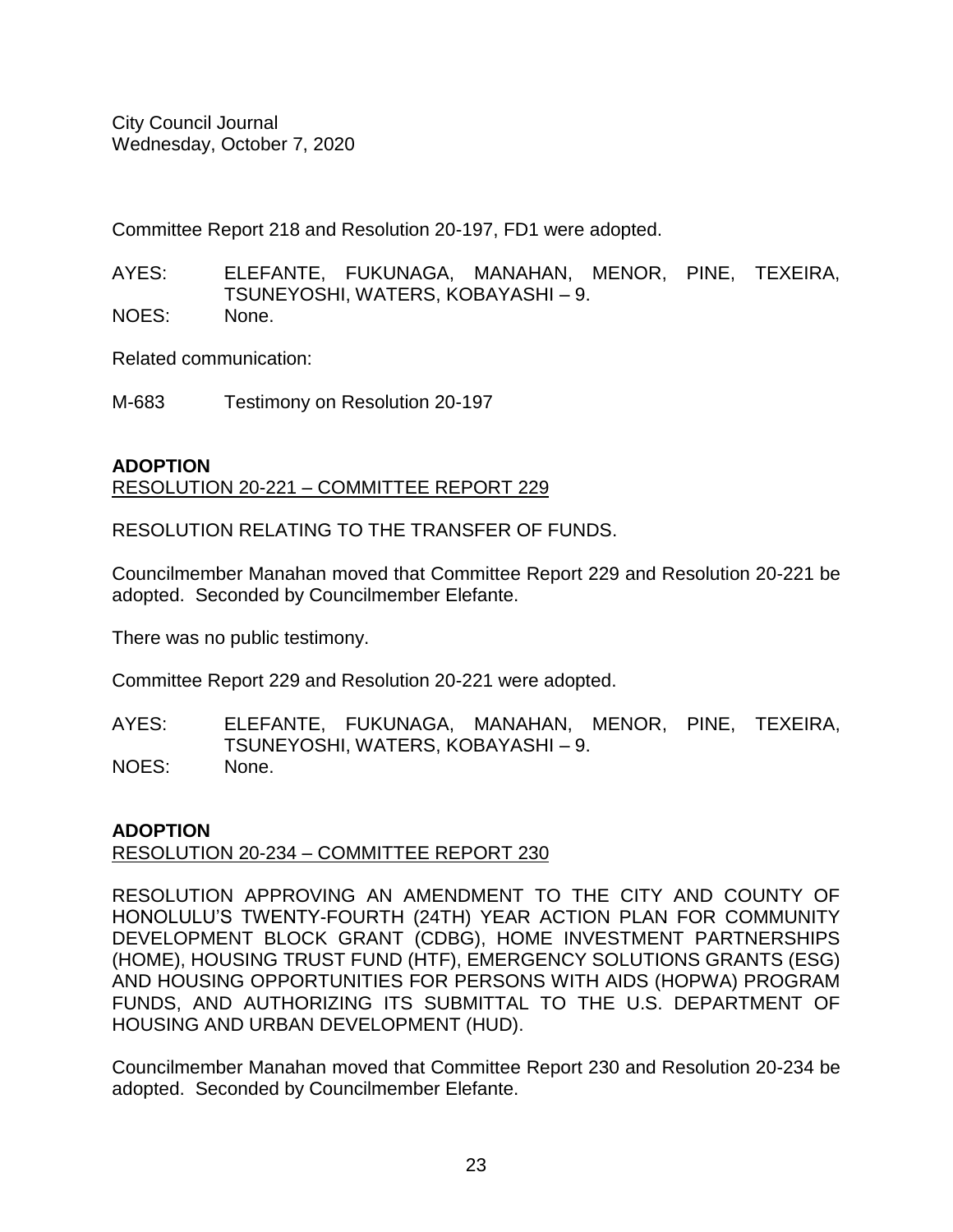There was no public testimony.

Committee Report 230 and Resolution 20-234 were adopted.

AYES: ELEFANTE, FUKUNAGA, MANAHAN, MENOR, PINE, TEXEIRA, TSUNEYOSHI, WATERS, KOBAYASHI – 9. NOES: None.

#### **ADOPTION**

RESOLUTION 20-238 – COMMITTEE REPORT 231

RESOLUTION RELATING TO THE TRANSFER OF FUNDS.

Councilmember Manahan moved that Committee Report 231 and Resolution 20-238 be adopted. Seconded by Councilmember Elefante.

There was no public testimony.

Committee Report 231 and Resolution 20-238 were adopted.

AYES: ELEFANTE, FUKUNAGA, MANAHAN, MENOR, PINE, TEXEIRA, TSUNEYOSHI, WATERS, KOBAYASHI – 9. NOES: None.

#### **ADOPTION**

RESOLUTION 20-204, CD1 – COMMITTEE REPORT 234

RESOLUTION APPROVING THE DECEMBER 2019 UPDATE TO THE OAHU BIKE PLAN AND TRANSMITTING THE PLAN TO THE OAHU METROPOLITAN PLANNING ORGANIZATION FOR INCORPORATION INTO THE OAHU REGIONAL TRANSPORTATION PLAN.

Councilmember Elefante moved that Committee Report 234 and Resolution 20-204 as amended to CD1, be adopted. Seconded by Councilmember Manahan.

There was no public testimony.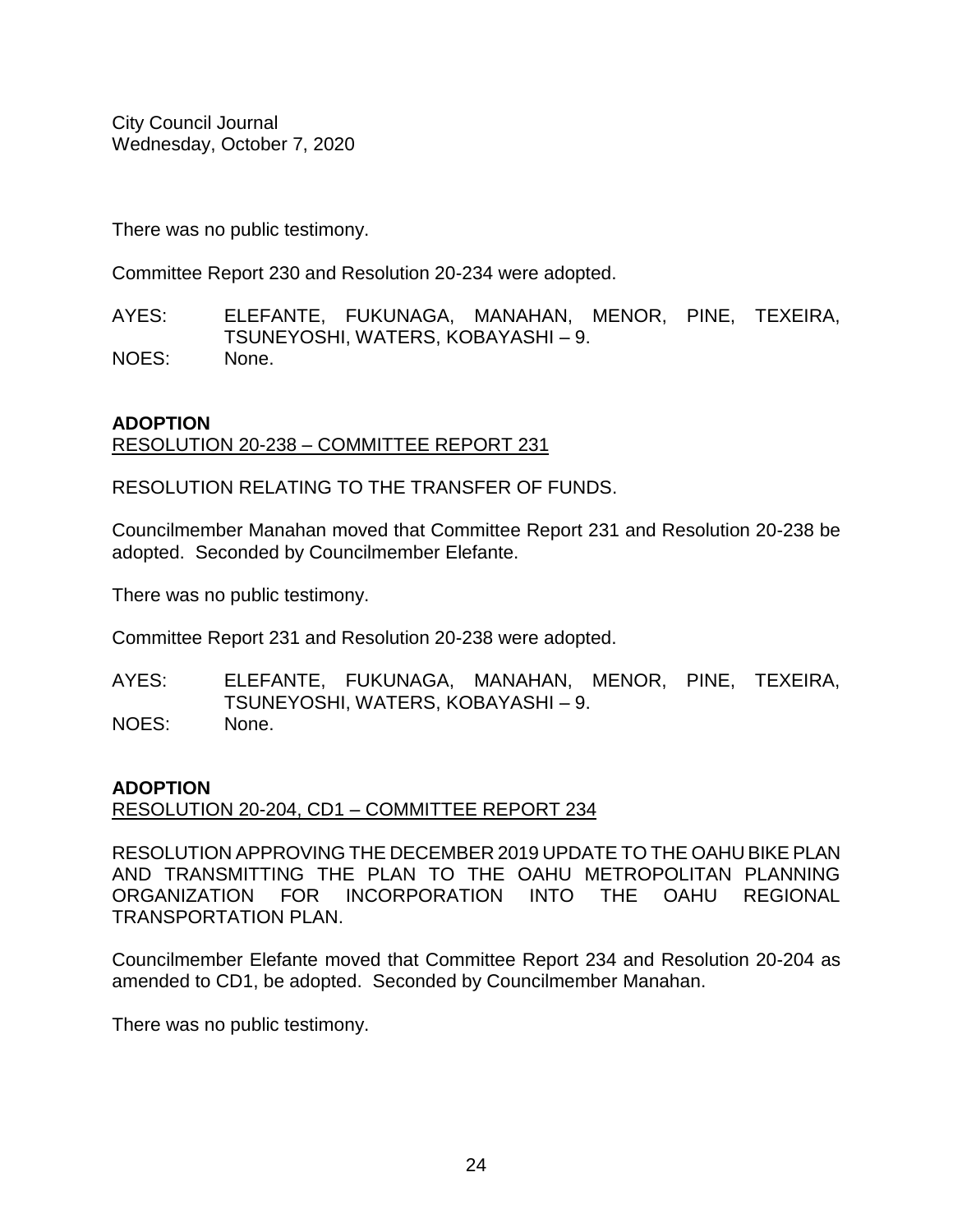Committee Report 234 and Resolution 20-204, CD1, as amended were adopted.

AYES: ELEFANTE, FUKUNAGA, MANAHAN, MENOR, PINE, TEXEIRA, TSUNEYOSHI, WATERS, KOBAYASHI – 9.

NOES: None.

# **BALANCE OF COMMITTEE REPORTS**

| EMLACR-220 | Request for authorization to settle a case against the City and<br>County of Honolulu entitled Jianna Bohm, an individual v. City<br>and County of Honolulu, et al., Civil No. CV19-00541 HG/KJM<br>(USDC). |
|------------|-------------------------------------------------------------------------------------------------------------------------------------------------------------------------------------------------------------|
| EMLACR-221 | Request for authorization to settle a case against the City and<br>County of Honolulu entitled Astrida K. C. Pesentheiner v. City<br>and County of Honolulu, Civil No. 18-1-0837-05 (BIA).                  |
| EMLACR-222 | Request for authorization to settle a case against the City and<br>County of Honolulu entitled Tracy T. Yoshimura. et al. v.<br>Keith M. Kaneshiro et al., Civil No. 18-00038 LEK-WRP<br>(USDC).            |
| EMLACR-223 | Request for authorization to reimburse attorney's fees<br>incurred by Reginald B. Ramones for representation by                                                                                             |

Lynn E. Panagakos in U.S. v. John R. Rabago and Reginald Ramones, CR. No. 19-00040 LEK (USDC).

Councilmember Waters moved that the Balance of Committee Reports, as listed above, be adopted. Seconded by Councilmember Fukunaga.

There was no public testimony.

The Balance of Committee Reports was adopted.

AYES: ELEFANTE, FUKUNAGA, MANAHAN, MENOR, PINE, TEXEIRA, TSUNEYOSHI, WATERS, KOBAYASHI – 9. NOES: None.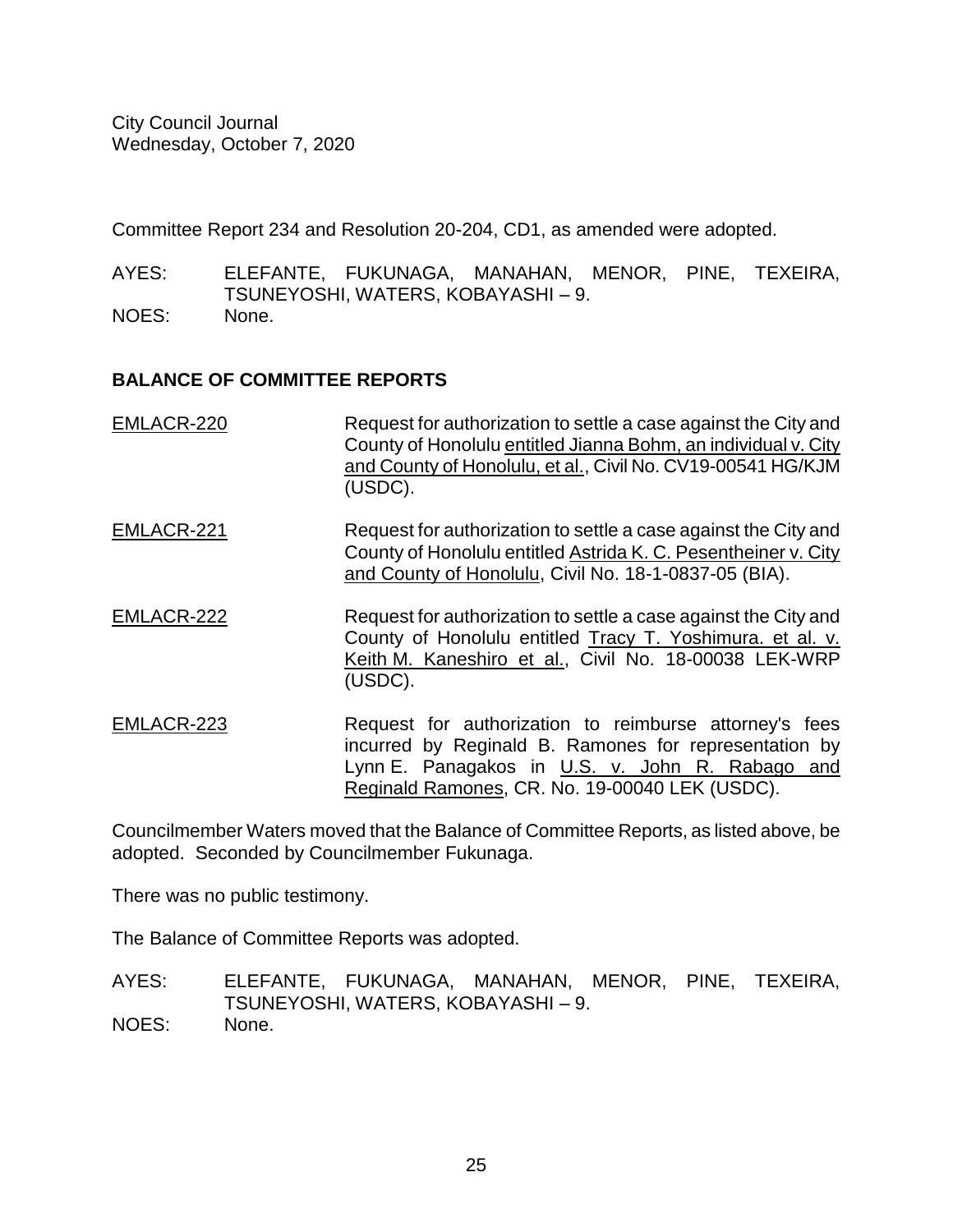# **UNFINISHED BUSINESS**

There was no unfinished business.

# **NEW BUSINESS**

#### **ADOPTION** RESOLUTION 20-213

RESOLUTION ACCEPTING A GIFT TO THE CITY FROM HASEKO DEVELOPMENT, INC.

Resolution 20-213 was waived to the Council floor by the Chair of the Committee on Parks, Community Services and Intergovernmental Affairs.

Councilmember Waters moved that Resolution 20-213 be adopted. Seconded by Councilmember Fukunaga.

There was no public testimony.

Resolution 20-213 was adopted.

AYES: ELEFANTE, FUKUNAGA, MANAHAN, MENOR, PINE, TEXEIRA, TSUNEYOSHI, WATERS, KOBAYASHI – 9. NOES: None.

Related communication:

CC-262 Councilmember Heidi Tsuneyoshi

# **ADOPTION**

RESOLUTION 20-217

RESOLUTION ACCEPTING A GIFT TO THE CITY FROM HYDRONALIX, INC.

Resolution 20-217 was waived to the Council floor by the Chair of the Committee on Public Safety and Welfare.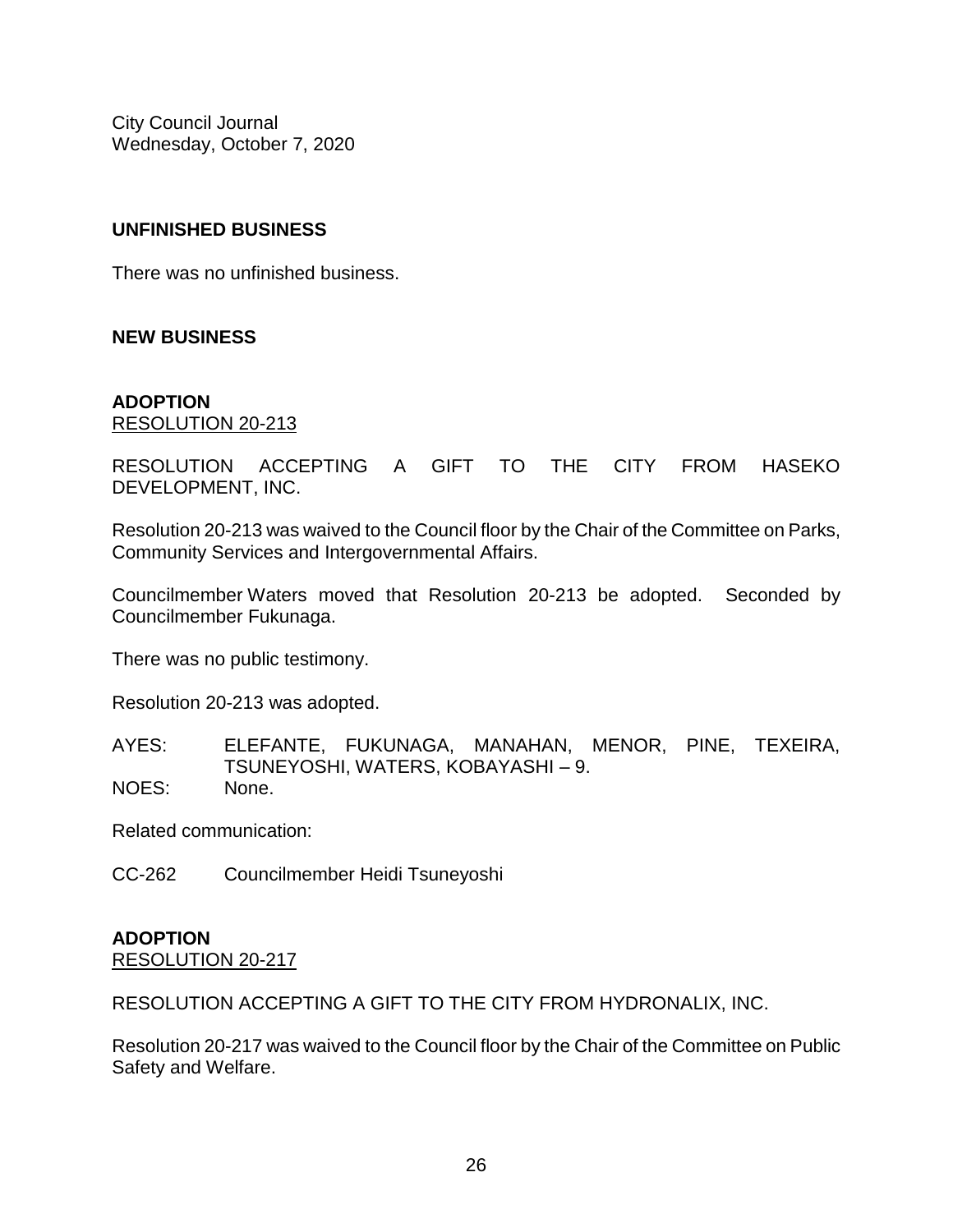Councilmember Waters moved that Resolution 20-217 be adopted. Seconded by Councilmember Fukunaga.

There was no public testimony.

Resolution 20-217 was adopted.

AYES: ELEFANTE, FUKUNAGA, MANAHAN, MENOR, PINE, TEXEIRA, TSUNEYOSHI, WATERS, KOBAYASHI – 9. NOES: None.

Related communication:

CC-271 Councilmember Tommy Waters

#### **ADOPTION**

RESOLUTION 20-227

RESOLUTION ACCEPTING A GIFT TO THE CITY FROM HAWAIIAN AIRLINES.

Resolution 20-227 was waived to the Council floor by the Chair of the Committee on Public Safety and Welfare.

Councilmember Waters moved that Resolution 20-227 be adopted. Seconded by Councilmember Fukunaga.

There was no public testimony.

Resolution 20-227 was adopted.

AYES: ELEFANTE, FUKUNAGA, MANAHAN, MENOR, PINE, TEXEIRA, TSUNEYOSHI, WATERS, KOBAYASHI – 9. NOES: None.

Related communication:

CC-272 Councilmember Tommy Waters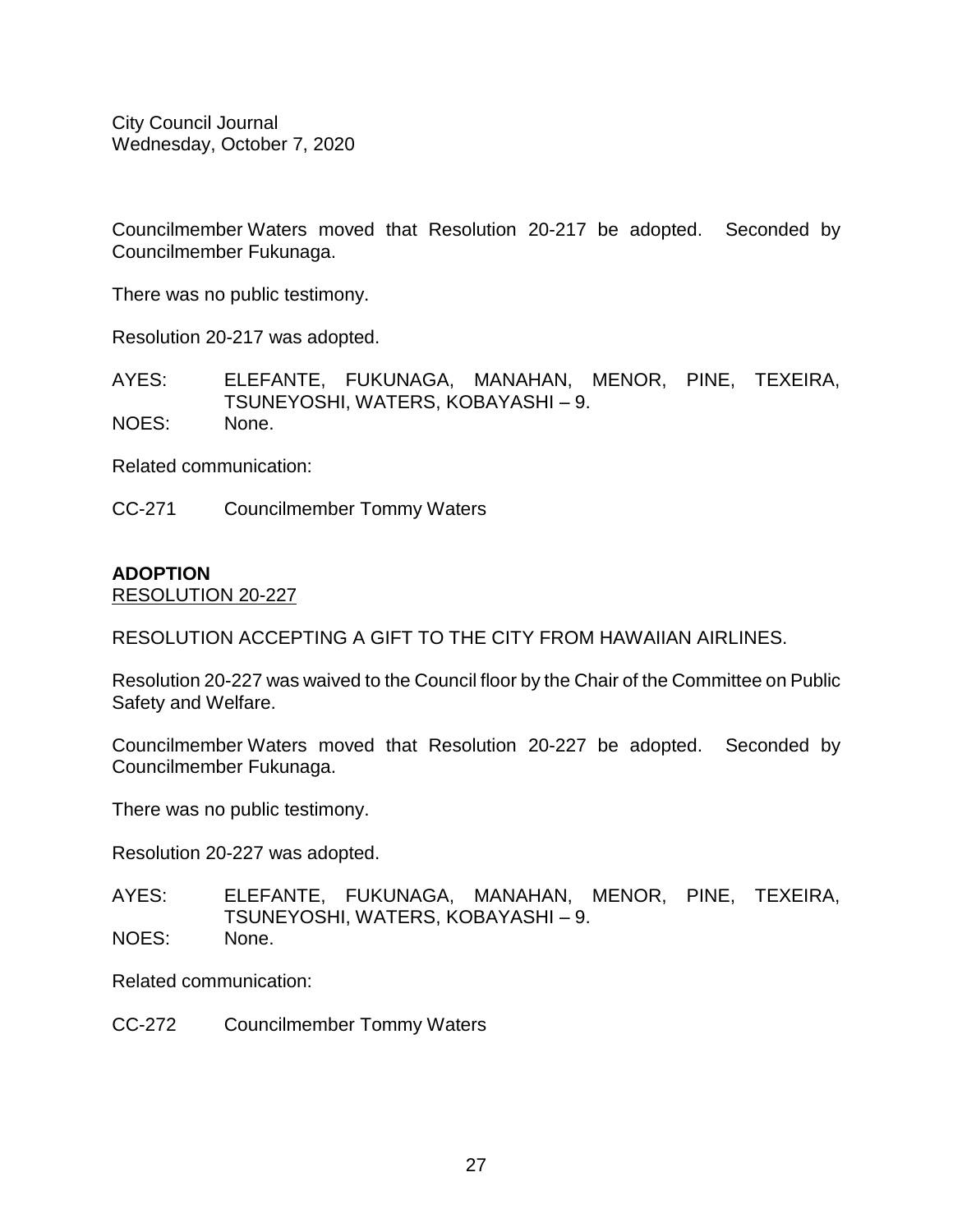#### **ADOPTION** RESOLUTION 20-191

RESOLUTION REQUESTING THE CITY ADMINISTRATION TO CREATE A TASK FORCE TO CONSIDER THE USE OF GEOFENCING AT TOURIST ATTRACTIONS IN ORDER TO PROTECT NATURAL RESOURCES AND OFFSET CITY EXPENSES.

Resolution 20-191 was waived to the Council floor by the Chair of the Committee on Economic Assistance and Revitalization.

Councilmember Waters moved that Resolution 20-191 be adopted. Seconded by Councilmember Fukunaga.

There was no public testimony.

Resolution 20-191 was adopted.

AYES: ELEFANTE, FUKUNAGA, MANAHAN, MENOR, PINE, TEXEIRA, TSUNEYOSHI, WATERS, KOBAYASHI – 9. NOES: None.

Related communications:

CC-258 Councilmember Tommy Waters M-656 Testimony on Resolution 20-191

#### **ADOPTION**

RESOLUTION 20-209

RESOLUTION URGING THE CITY ADMINISTRATION TO USE CARES ACT FUNDING TO ESTABLISH EMERGENCY COMMUNITY RESOURCE CENTERS, COMMONLY KNOWN AS "THE HUB" APPROACH, TO PROVIDE RELIEF FROM THE EFFECTS OF THE COVID-19 PANDEMIC.

Resolution 20-209 was waived to the Council floor by the Chair of the Committee on Economic Assistance and Revitalization.

Councilmember Waters moved that Resolution 20-209 be adopted. Seconded by Councilmember Fukunaga.

There was no public testimony.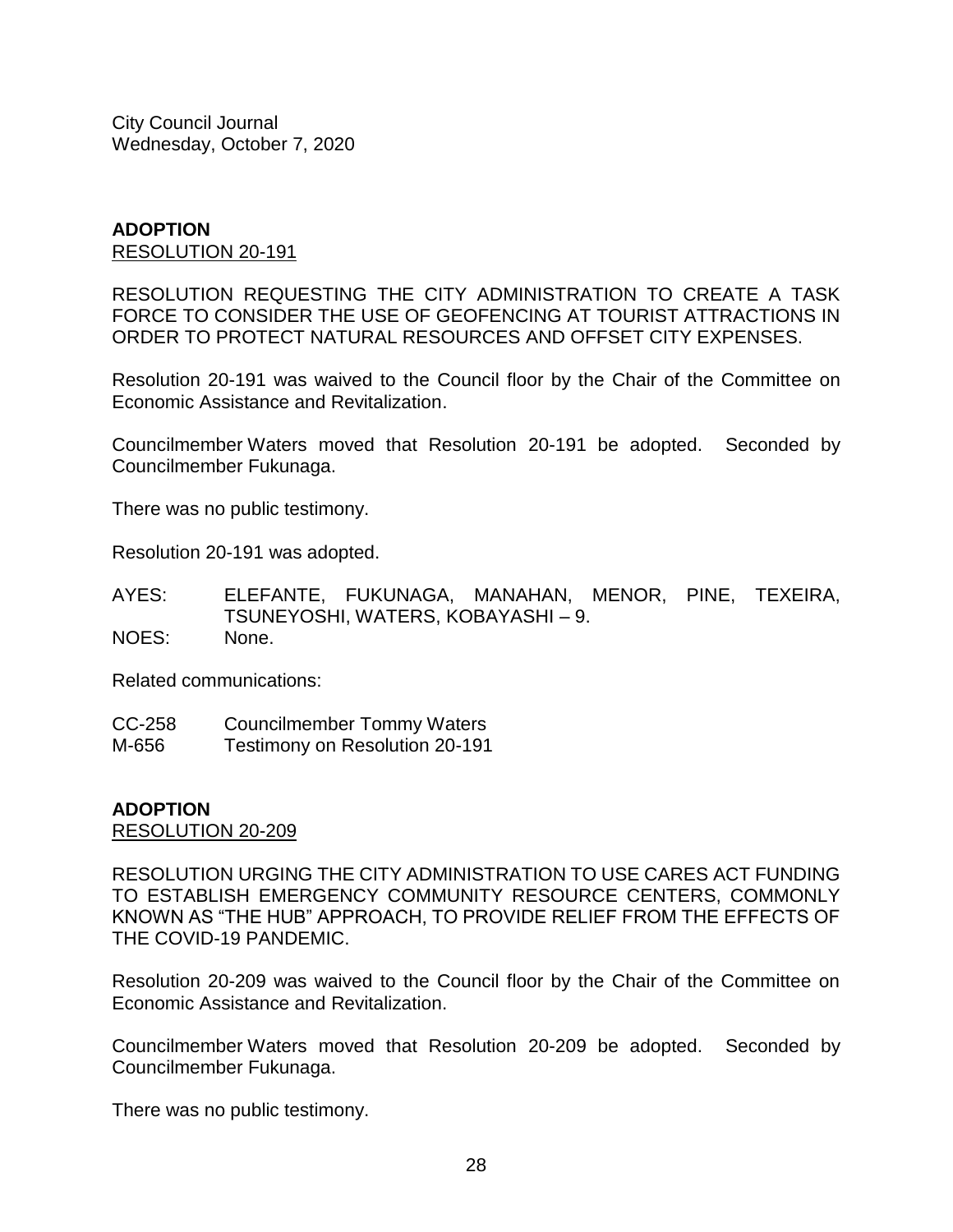Resolution 20-209 was adopted.

AYES: ELEFANTE, FUKUNAGA, MANAHAN, MENOR, PINE, TEXEIRA, TSUNEYOSHI, WATERS, KOBAYASHI – 9. NOES: None.

Related communications:

| CC-257 | <b>Councilmember Tommy Waters</b> |
|--------|-----------------------------------|
| M-684  | Testimony on Resolution 20-209    |

#### **ADOPTION**

RESOLUTION 20-220

RESOLUTION RELATING TO THE COUNCIL'S REAPPOINTMENT OF BARBRA J. ARMENTROUT TO SERVE ON THE RATE COMMISSION OF THE CITY AND COUNTY OF HONOLULU.

Resolution 20-220 was waived to the Council floor by the Chair of the Committee on Budget.

Councilmember Waters moved that Resolution 20-220 be adopted. Seconded by Councilmember Fukunaga.

There was no public testimony.

Resolution 20-220 was adopted.

AYES: ELEFANTE, FUKUNAGA, MANAHAN, MENOR, PINE, TEXEIRA, TSUNEYOSHI, WATERS, KOBAYASHI – 9. NOES: None.

Related communications:

- CC-261 Councilmember Joey Manahan
- M-645 Testimony on Resolution 20-220
- M-685 Testimony on Resolution 20-220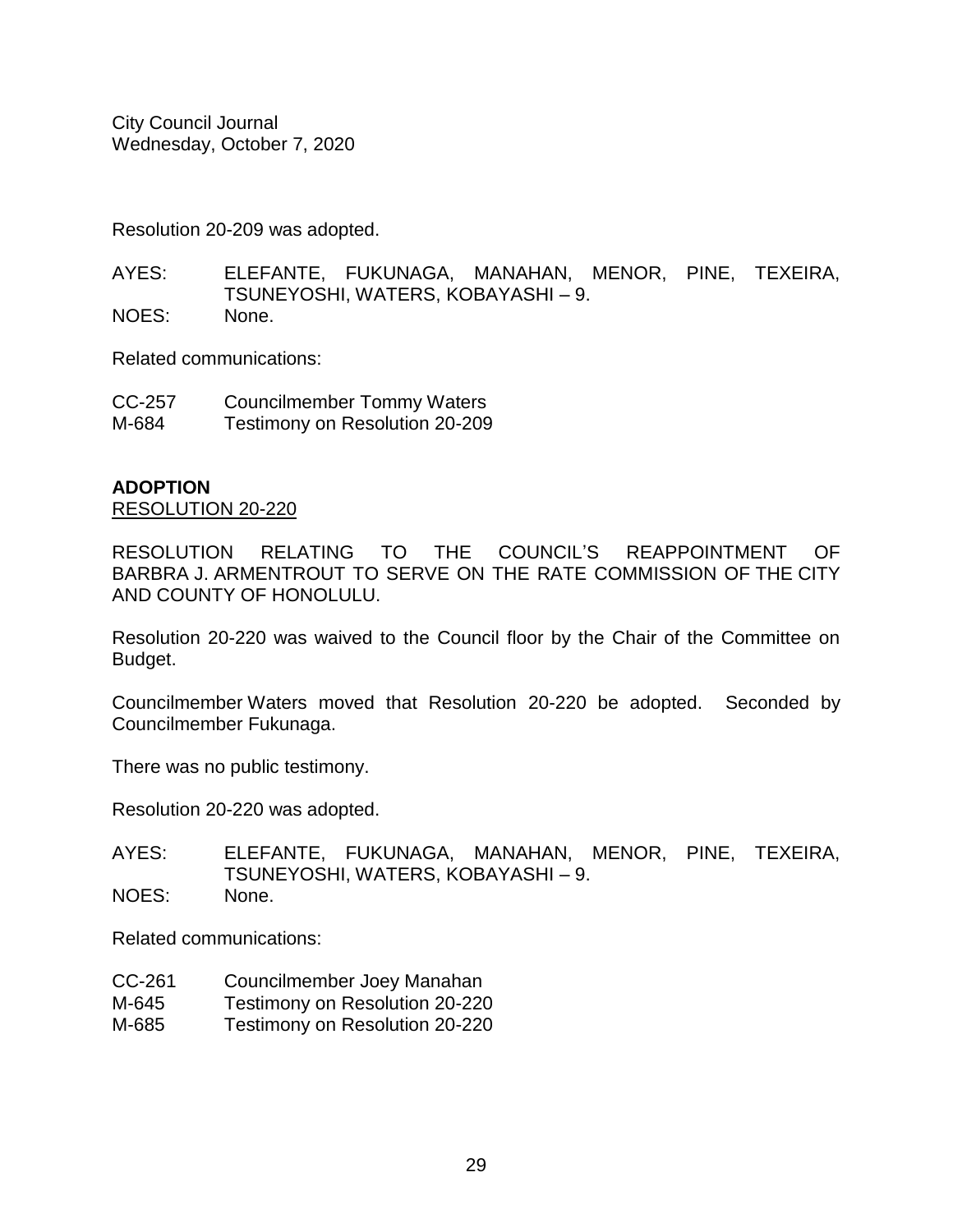#### **ADOPTION** RESOLUTION 20-228

RESOLUTION URGING THE CITY ADMINISTRATION TO ALLOW SMALL BUSINESSES THAT HAVE PREVIOUSLY BEEN AWARDED A REIMBURSEMENT GRANT TO APPLY FOR ANOTHER REIMBURSEMENT GRANT FROM THE SMALL BUSINESS RELIEF AND RECOVERY FUND.

Resolution 20-228 was waived to the Council floor by the Chair of the Committee on Economic Assistance and Revitalization.

Councilmember Waters moved that Resolution 20-228 be adopted. Seconded by Councilmember Fukunaga.

There was no public testimony.

Resolution 20-228 was adopted.

AYES: ELEFANTE, FUKUNAGA, MANAHAN, MENOR, PINE, TEXEIRA, TSUNEYOSHI, WATERS, KOBAYASHI – 9. NOES: None.

Related communications:

| CC-259 | <b>Councilmember Tommy Waters</b> |  |
|--------|-----------------------------------|--|
|        |                                   |  |

- M-665 Testimony on Resolution 20-228
- M-686 Testimony on Resolution 20-228

#### **ADOPTION**

RESOLUTION 20-232, FD1

RESOLUTION NAMING THE NEW PARK ON THE PROPERTY BOUNDED BY SEASIDE AVENUE, ROYAL HAWAIIAN AVENUE, ALOHA DRIVE, AND MANUKAI STREET IN WAIKIKI "CENTENNIAL PARK WAIKIKI."

The following amendment was handcarried to the meeting:

Resolution 20-232, Proposed FD1 (OCS2020-0989/10/2/2020 2:08 PM)

Councilmember Waters moved that Resolution 20-232 be adopted. Seconded by Councilmember Fukunaga.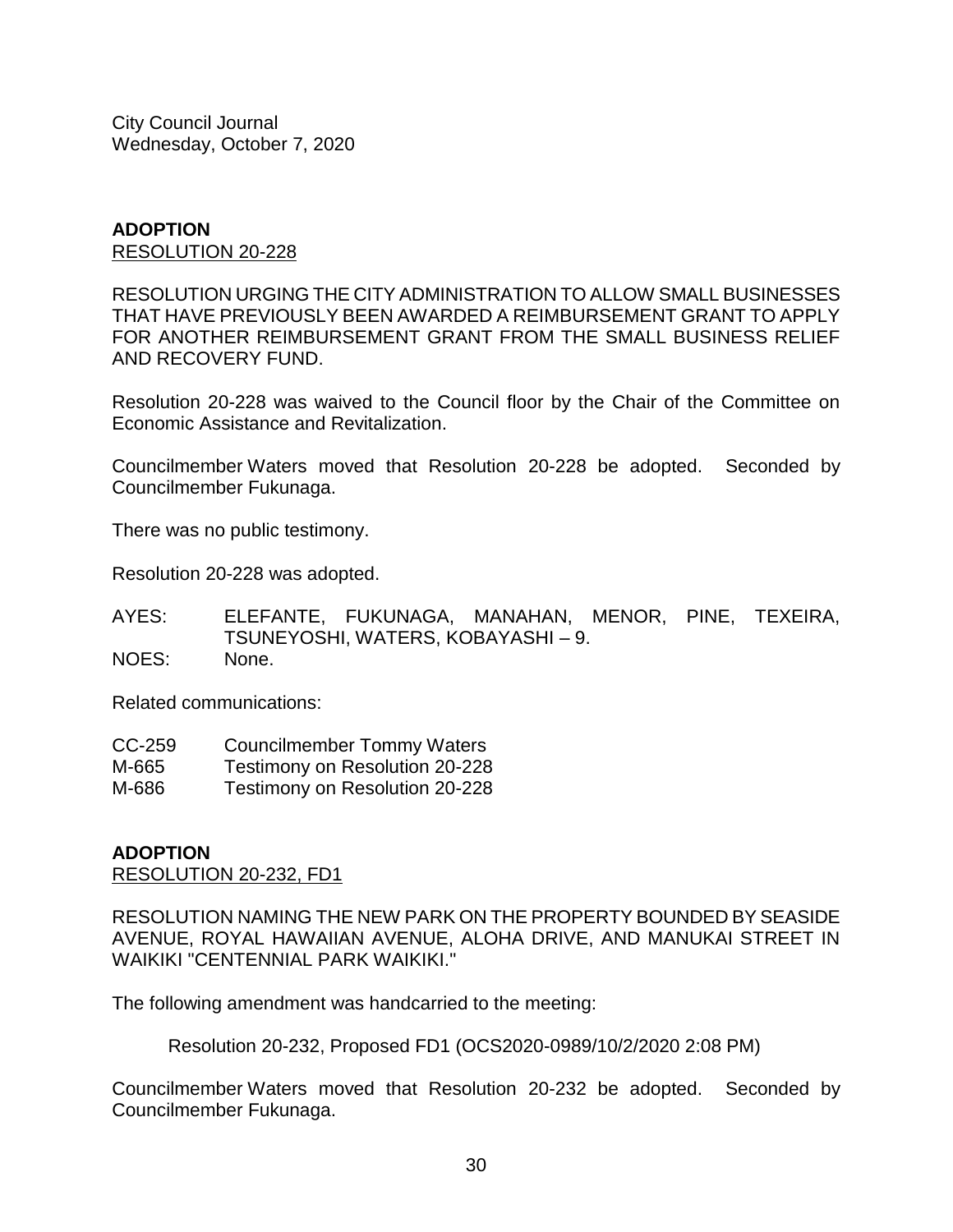Councilmember Waters moved that the Resolution be amended to the handcarried FD1 (OCS2020-0989/10/2/2020 2:08 PM). Seconded by Councilmember Fukunaga. The FD1 makes the following amendments:

- A. Corrects the name of the Rotary International (from the Rotary Club), changes the date that discussions began for development of a public-private partnership from 2013 to 2014, and removes reference to grass in the description of the elevated performance area.
- B. Makes miscellaneous technical and nonsubstantive amendments.

There was no public testimony.

Resolution 20-232 was amended to the handcarried FD1 (OCS2020-0989/10/2/2020 2:08 PM).

AYES: ELEFANTE, FUKUNAGA, MANAHAN, MENOR, PINE, TEXEIRA, TSUNEYOSHI, WATERS, KOBAYASHI – 9. NOES: None.

Council Rule 19.E relating to 48-hour notice was waived.

AYES: ELEFANTE, FUKUNAGA, MANAHAN, MENOR, PINE, TEXEIRA, TSUNEYOSHI, WATERS, KOBAYASHI – 9. NOES: None.

Resolution 20-232, FD1 was adopted.

AYES: ELEFANTE, FUKUNAGA, MANAHAN, MENOR, PINE, TEXEIRA, TSUNEYOSHI, WATERS, KOBAYASHI – 9. NOES: None.

Related communications:

- M-660 Testimony on Resolution 20-232
- M-664 Testimony on Resolution 20-232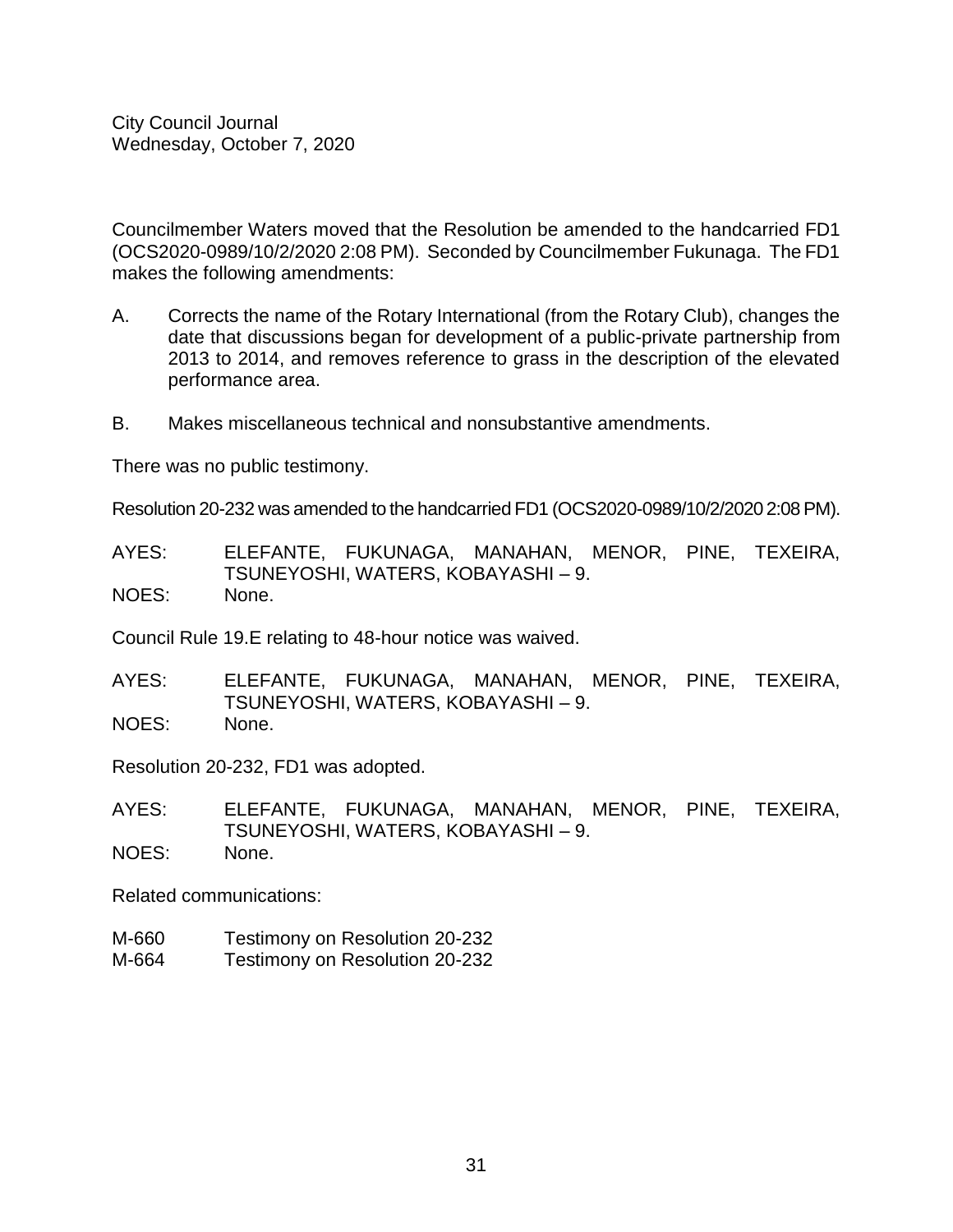#### **ADOPTION** RESOLUTION 20-233

RESOLUTION URGING THE CITY ADMINISTRATION TO FUND THE RESTORATION OF THE HANAUMA BAY MARINE LIFE CONSERVATION DISTRICT FROM THE HANAUMA BAY NATURE PRESERVE FUND.

Councilmember Waters moved that Resolution 20-233 be adopted. Seconded by Councilmember Fukunaga.

There was no public testimony.

Resolution 20-233 was adopted.

AYES: ELEFANTE, FUKUNAGA, MANAHAN, MENOR, PINE, TEXEIRA, TSUNEYOSHI, WATERS, KOBAYASHI – 9. NOES: None.

Related communications:

M-662 Testimony on Resolution 20-233

M-687 Testimony on Resolution 20-233

#### **ADOPTION**

RESOLUTION 20-235

RESOLUTION APPROVING THE GRANT OF EASEMENT G-1 TO HAWAII GAS WITHIN A PORTION OF THE CITY'S UNION STREET MALL, TMK: 2-1-010:047.

Resolution 20-235 was waived to the Council floor by the Chair of the Committee on Public Infrastructure, Technology and Sustainability.

Councilmember Waters moved that Resolution 20-235 be adopted. Seconded by Councilmember Fukunaga.

There was no public testimony.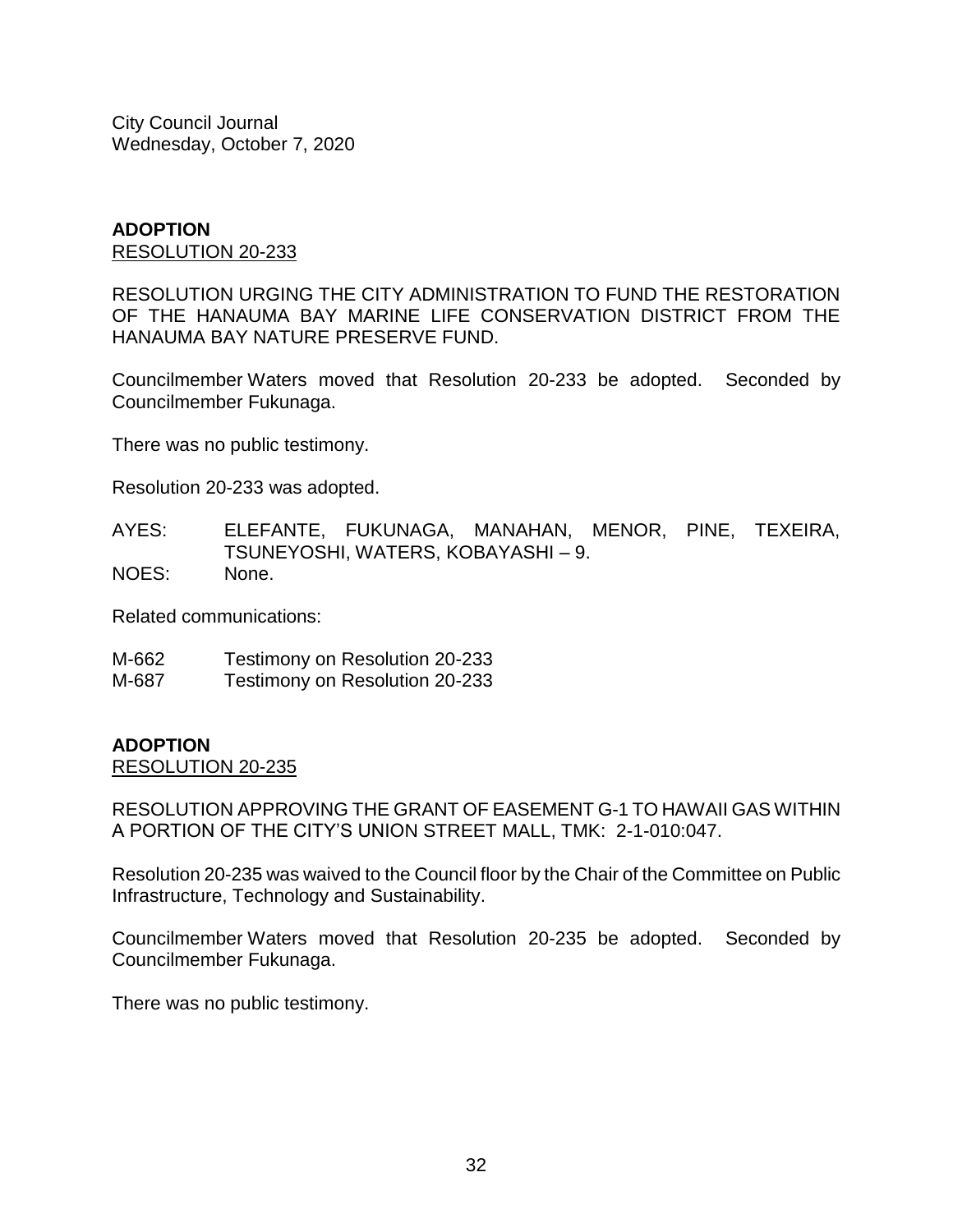Resolution 20-235 was adopted.

AYES: ELEFANTE, FUKUNAGA, MANAHAN, MENOR, PINE, TEXEIRA, TSUNEYOSHI, WATERS, KOBAYASHI – 9. NOES: None.

Related communications:

| CC-263 | Councilmember Carol Fukunaga   |
|--------|--------------------------------|
| M-657  | Testimony on Resolution 20-235 |

#### **ADOPTION**

RESOLUTION 20-243

RESOLUTION SUPPORTING THE KOKUA COUNCIL FOR SENIOR CITIZENS AND URGING THE GOVERNOR AND THE STATE DIRECTOR OF HEALTH TO HIRE A SUFFICIENT NUMBER OF CONTACT TRACERS, INCLUDING BILINGUAL CONTACT TRACERS.

Resolution 20-243 was waived to the Council floor by the Chair of the Committee on Public Safety and Welfare.

Councilmember Waters moved that Resolution 20-243 be adopted. Seconded by Councilmember Fukunaga.

There was no public testimony.

Resolution 20-243 was adopted.

AYES: ELEFANTE, FUKUNAGA, MANAHAN, MENOR, PINE, TEXEIRA, TSUNEYOSHI, WATERS, KOBAYASHI – 9. NOES: None.

Related communication:

CC-277 Councilmember Tommy Waters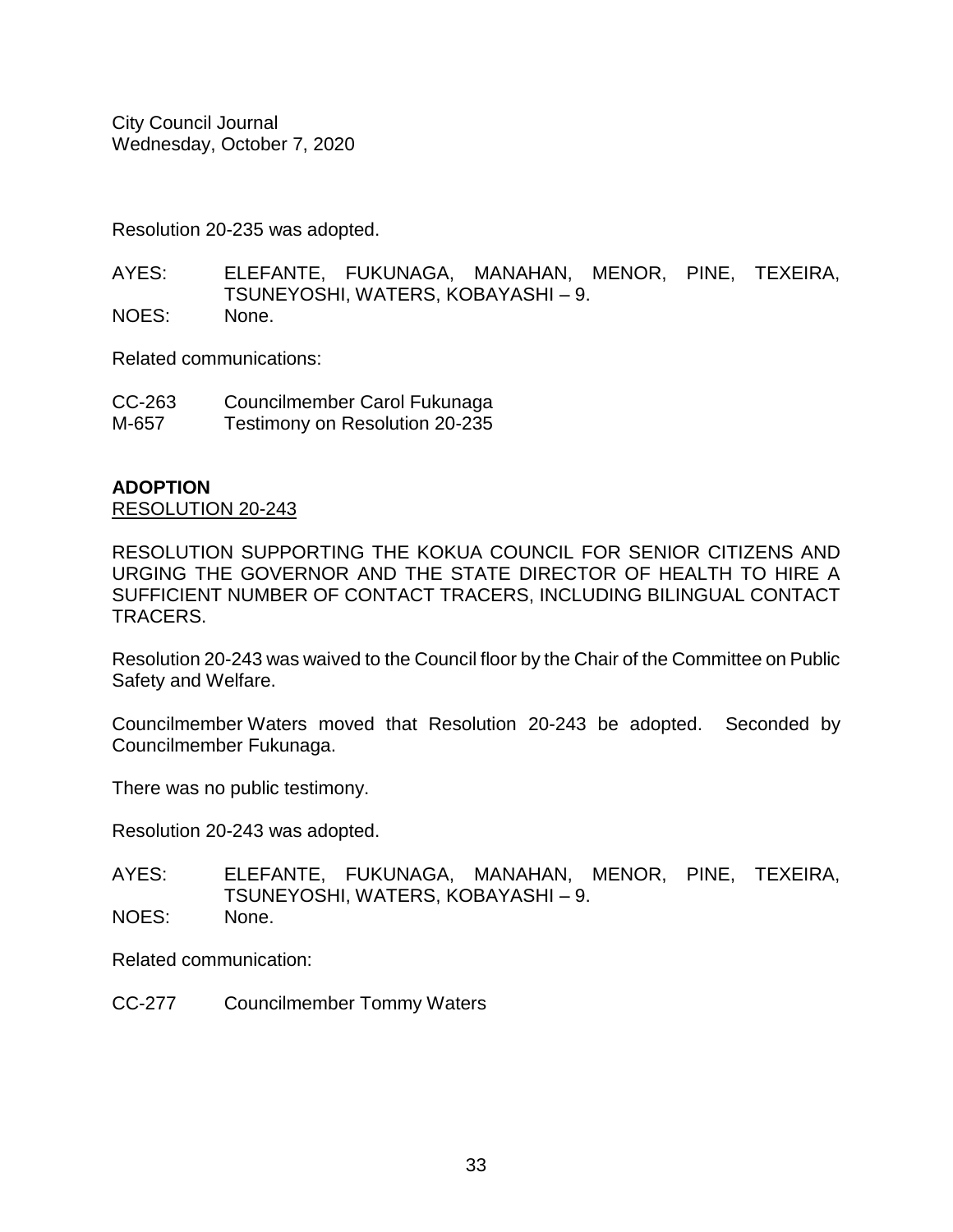### **ADOPTION** RESOLUTION 20-246

RESOLUTION URGING THE GOVERNOR TO IMPLEMENT IMPORTANT MEASURES TO ENSURE THE SAFE REOPENING OF HAWAII TO TRANSPACIFIC TRAVEL AND TOURISM.

Councilmember Waters moved that Resolution 20-246 be adopted. Seconded by Councilmember Fukunaga.

There was no public testimony.

Councilmember Menor stated that he recognizes the need to reopen transpacific travel and tourism because of the devastating toll that the pandemic has had on our economy; however, it needs to be done safely to prevent a resurge of the coronavirus. He noted that there is a concern from testifiers regarding the Governor's pre-travel testing plans. Councilmember Menor stated that he introduced the measure to urge the easing of travel quarantine restrictions and the reopening of transpacific travel to Hawaii only if the State is confident that important safety requirements would be met. If the safety measures are not in place by October 15, then the State Administration should delay reopening transpacific travel until the necessary infrastructure to protect the public's health can be fully developed. Councilmember Menor asked councilmembers to support the measure.

Resolution 20-246 was adopted.

| AYES: | ELEFANTE, FUKUNAGA, MANAHAN, MENOR, PINE, TEXEIRA, |  |  |
|-------|----------------------------------------------------|--|--|
|       | TSUNEYOSHI, WATERS, KOBAYASHI - 9.                 |  |  |
| .     |                                                    |  |  |

NOES: None.

Related communications:

M-663 Testimony on Resolution 20-246 M-688 Testimony on Resolution 20-246

# **ADOPTION**

RESOLUTION 20-250

RESOLUTION RELATING TO APPOINTMENTS AND NOMINATIONS FOR THE HAWAII STATE ASSOCIATION OF COUNTIES.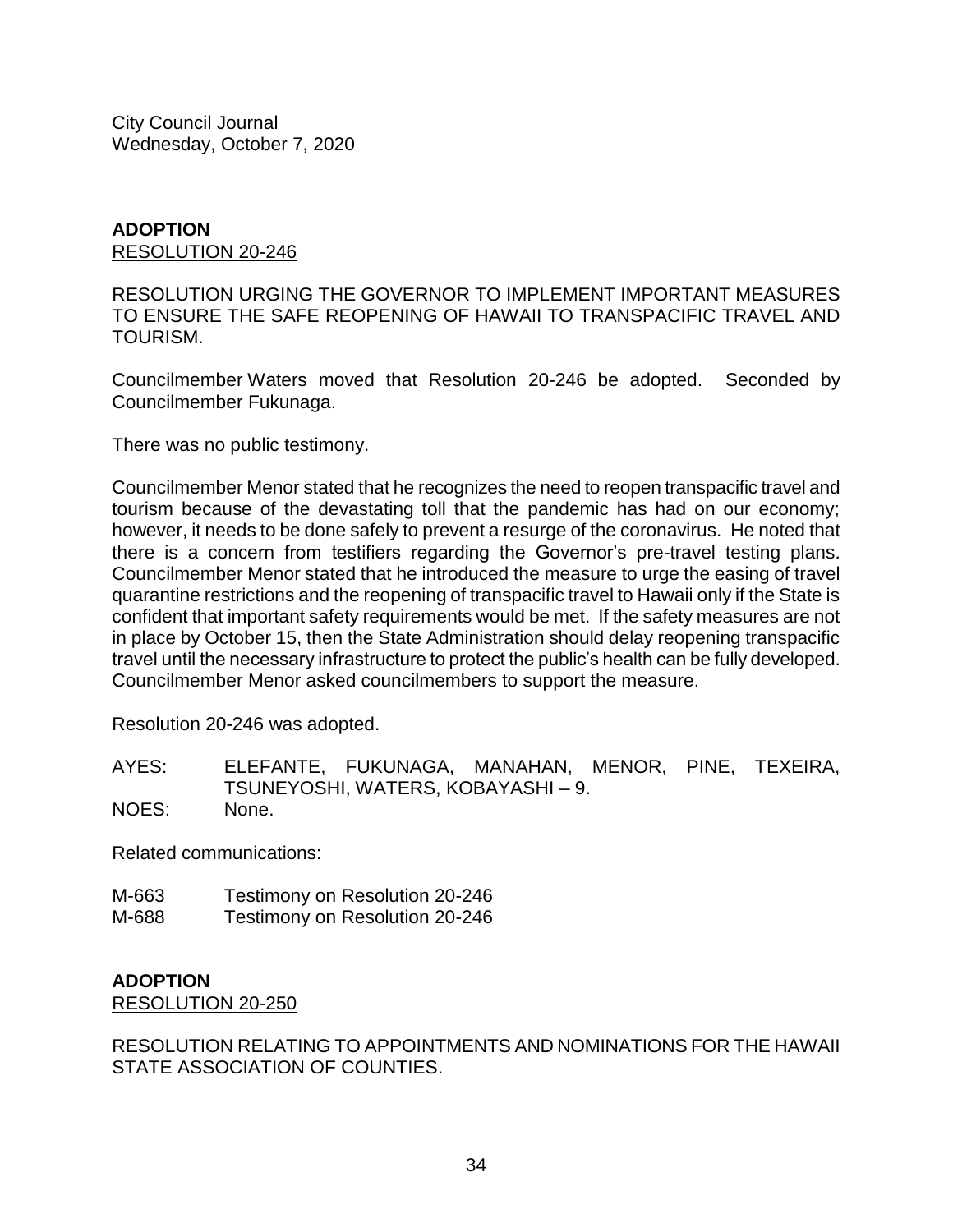Councilmember Waters moved that Resolution 20-250 be adopted. Seconded by Councilmember Fukunaga.

There was no public testimony.

Resolution 20-250 was adopted.

AYES: ELEFANTE, FUKUNAGA, MANAHAN, MENOR, PINE, TEXEIRA, TSUNEYOSHI, WATERS, KOBAYASHI – 9. NOES: None.

# **ADOPTION**

RESOLUTION 20-253

RESOLUTION URGING THE GOVERNOR TO ADOPT A TWO OR MORE TEST SHORTENED COVID-19 QUARANTINE SYSTEM FOR TRAVELERS ARRIVING IN HAWAII.

Councilmember Waters moved that Resolution 20-253 be adopted. Seconded by Councilmember Fukunaga.

There was no public testimony.

Councilmember Manahan stated that on the Morning Show with the Lieutenant Governor, Dr. Fauci advocated for something to be done by way of a second test. He stated that we need to expand testing to keep local residents safe. Councilmember Manahan stated that since April the State has been asked to expand testing. He also noted that the Lieutenant Governor's five-point plan calls for expanding testing and urges him to do that. Councilmember Manahan voiced his strong support of the measure.

Councilmember Waters thanked all the testifiers who took the time out of their busy schedules to submit testimony in support of the Resolution. He noted that Dr. Fauci stated that if a second test is done, even if it is not an expensive test, there is going to be a dramatic reduction of infected and contagious people coming into Hawaii. Councilmember Waters is asking the Governor and the Lieutenant Governor to spend more time and effort and come up with a second test. He urged councilmembers to support the measure.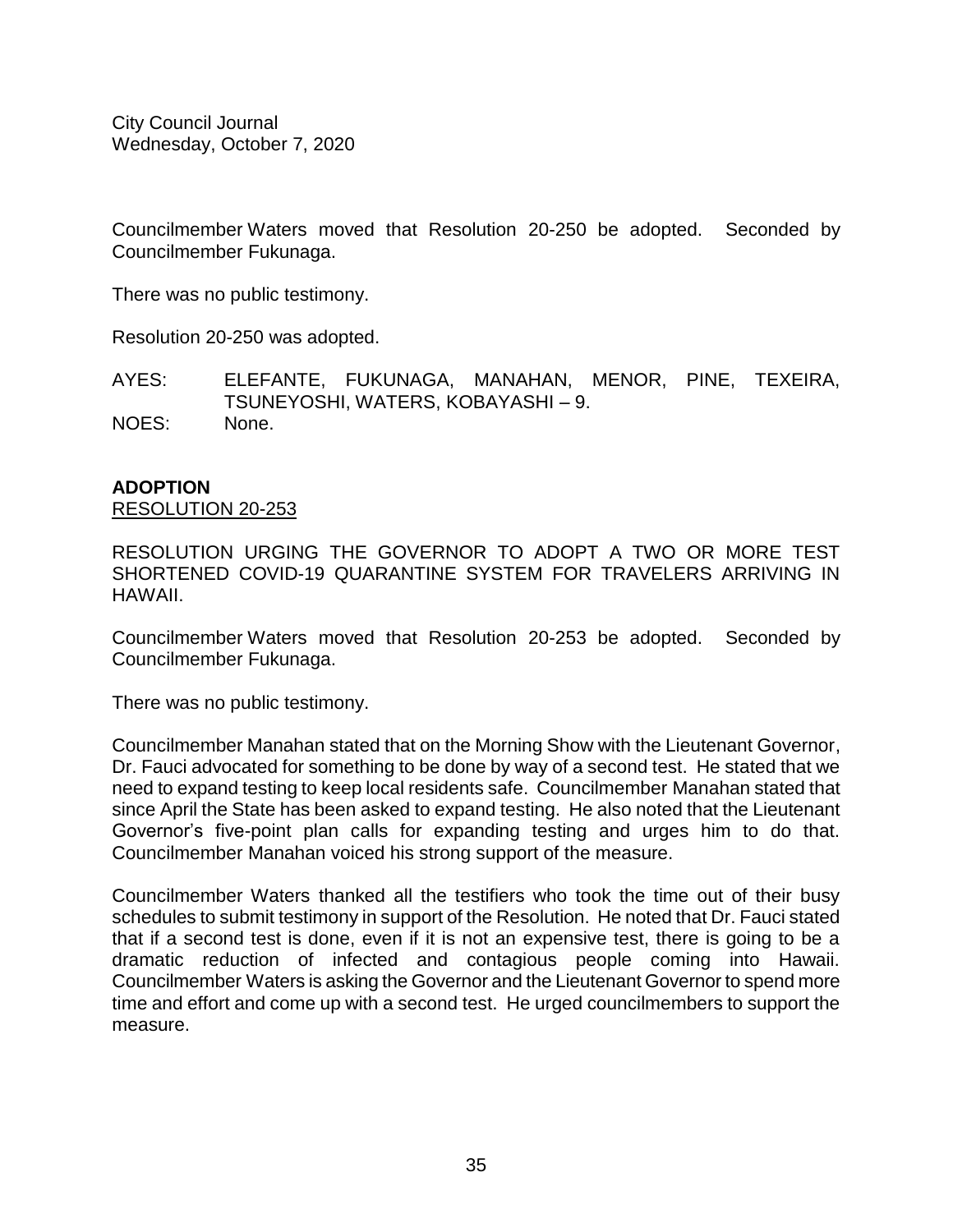Resolution 20-253 was adopted.

AYES: ELEFANTE, FUKUNAGA, MANAHAN, MENOR, PINE, TEXEIRA, TSUNEYOSHI, WATERS, KOBAYASHI – 9. NOES: None.

Related communications:

| M-646 | Testimony on Resolution 20-253 |
|-------|--------------------------------|
| M-689 | Testimony on Resolution 20-253 |

### **APPROVAL**

COMMUNICATION D-586

FROM THE DEPARTMENT OF PLANNING AND PERMITTING, REQUESTING A 81-DAY EXTENSION OF TIME FOR BILL 2, CD1, RELATING TO OFF-STREET PARKING AND LOADING.

Councilmember Waters moved that Communication D-586 be approved. Seconded by Councilmember Fukunaga.

There was no public testimony.

Councilmember Elefante noted for the record that he filed Disclosures of Interest with the City Clerk's Office (CC-160, CC-161, CC-236, CC-237, CC-243).

Communication D-586 was approved.

AYES: ELEFANTE, FUKUNAGA, MANAHAN, MENOR, PINE, TEXEIRA, TSUNEYOSHI, WATERS, KOBAYASHI – 9. NOES: None.

Related communications:

CC-270- Councilmember Ron Menor M-658 Testimony on D-586 M-690 Testimony on D-586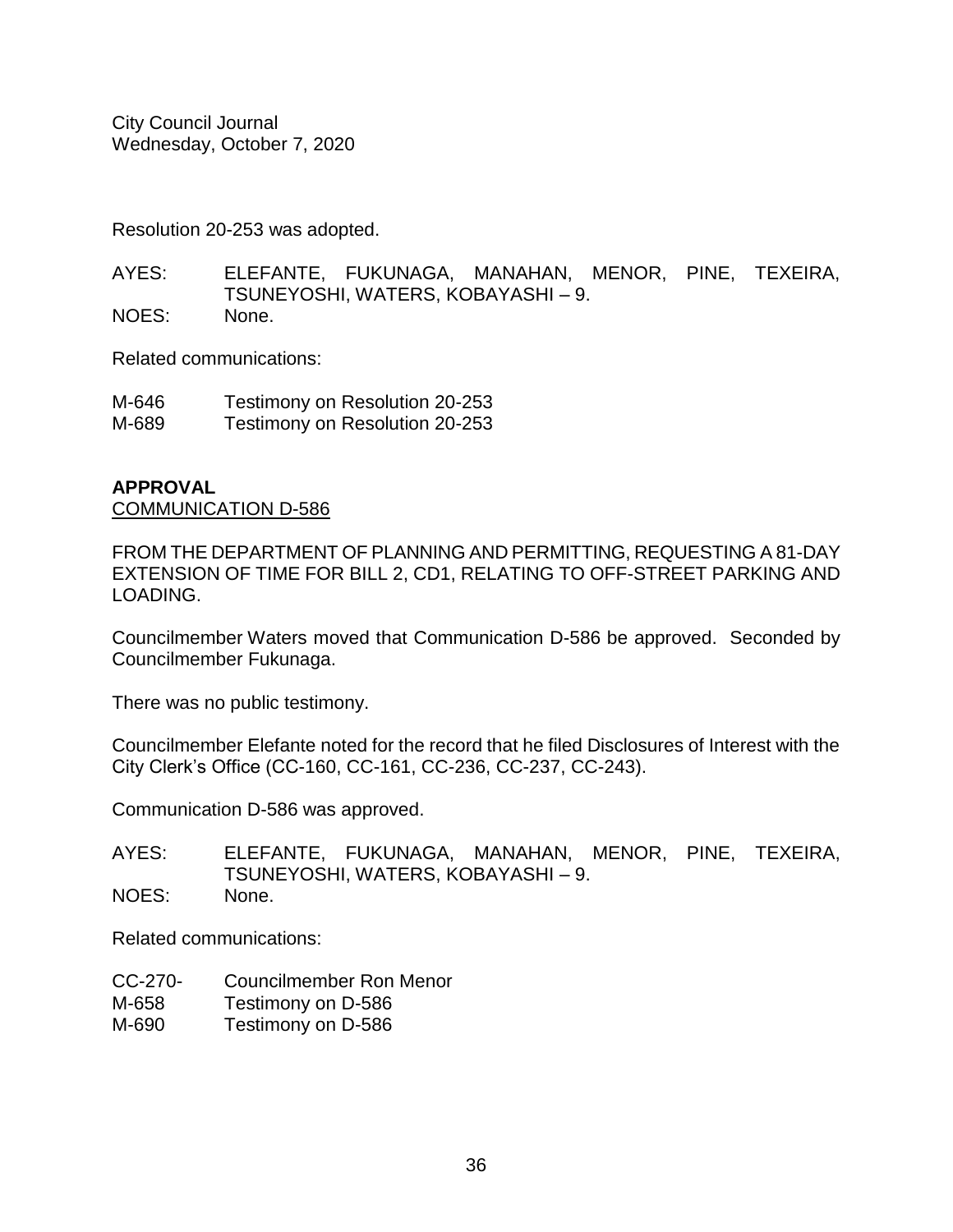#### **APPROVAL** COMMUNICATION M-637

FROM ENVIRONMENTAL SCIENCE INTERNATIONAL, REQUESTING A 120-DAY EXTENSION OF TIME FOR RESOLUTION 20-226, GRANTING A SPECIAL MANAGEMENT AREA USE PERMIT TO REPLACE THE HANOHANO HALE APARTMENT BUILDING'S EXISTING WASTEWATER TREATMENT SYSTEM.

Councilmember Waters moved that Communication M-637 be approved. Seconded by Councilmember Fukunaga.

There was no public testimony.

Communication M-637 was approved.

AYES: ELEFANTE, FUKUNAGA, MANAHAN, MENOR, PINE, TEXEIRA, TSUNEYOSHI, WATERS, KOBAYASHI – 9. NOES: None.

Related communication:

CC-276- Councilmember Ron Menor

# **COMMITTEE OF THE WHOLE/EXECUTIVE SESSION**

There was no Executive Session.

# **ANNOUNCEMENTS**

Councilmember Elefante wished a happy belated birthday to Council Chair Emeritus Menor, a happy birthday to Kenny Amazaki, and to his senior advisor, Mary Schmidtke a happy birthday on October 10.

Chair Kobayashi noted that it is Domestic Violence Awareness Month and urged support of the many organizations.